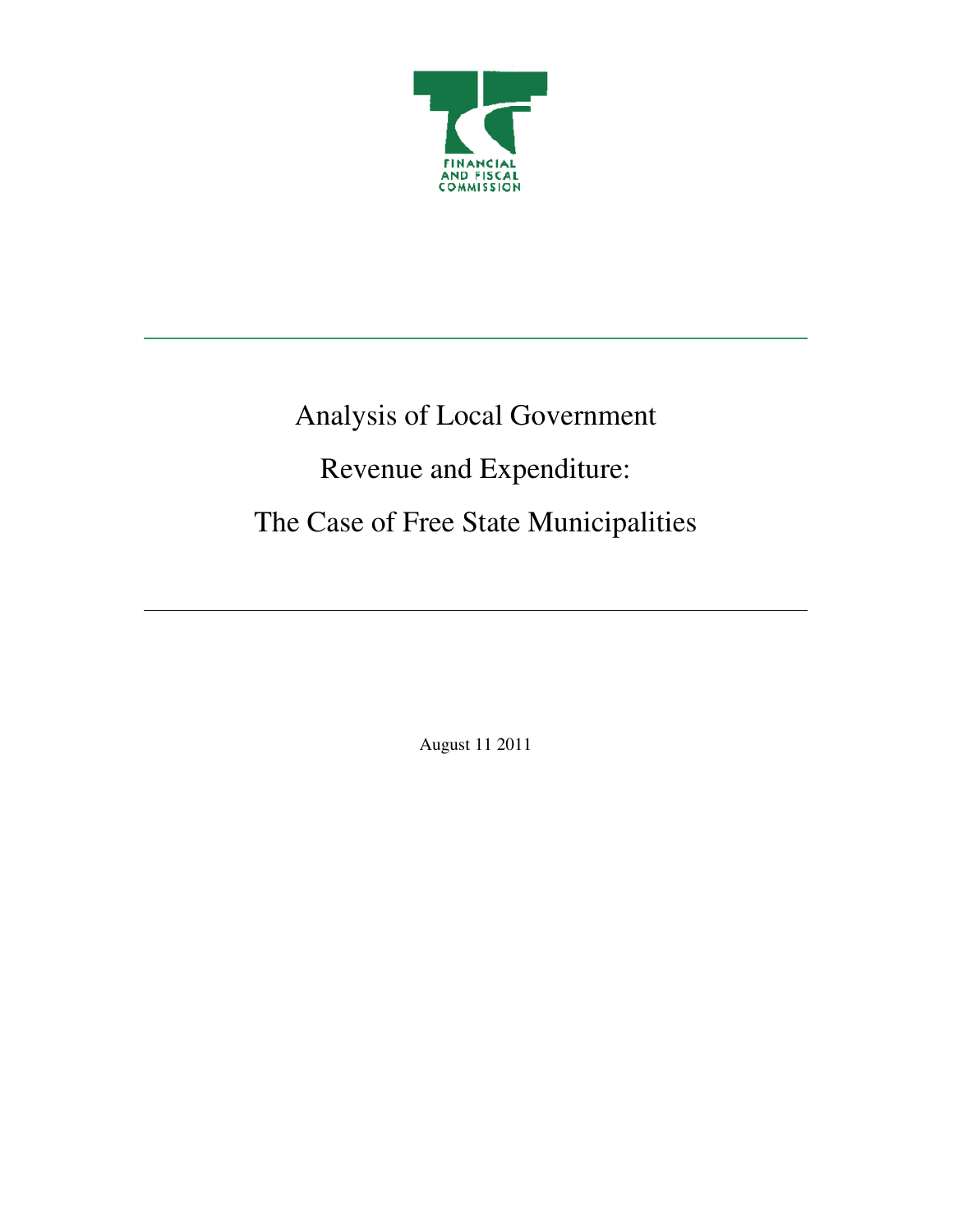# **Table of Contents**

| 1.                                                                                            |
|-----------------------------------------------------------------------------------------------|
| 2.                                                                                            |
| 2.1.                                                                                          |
| 2.2.                                                                                          |
| Performance of Revenue Collection and the Challenge of Municipal Consumer Debt4<br>2.3.       |
| 3.                                                                                            |
| 3.1.                                                                                          |
| 3.2.                                                                                          |
| 4.                                                                                            |
|                                                                                               |
| Appendix A. Real Municipal Consumer Debt Per Free State Municipality, 2003/04-2009/10 15      |
| Appendix B. Municipal Consumer Debt as a Proportion of Total Operating Revenue Per Free State |
|                                                                                               |
| Appendix D. Real Water Non-Payment Per Municipality, 2004/05-2009/10  18                      |
| Appendix E. Real "Other" Non-Payment Per Municipality, 2004/05-2009/10 19                     |
| Appendix F. Real Electricity Non-Payment Per Municipality, 2004/05-2009/10 20                 |
| Appendix G. Budgeted Versus Actual Capital Per Free State Municipality, 2003/04-2008/09 21    |

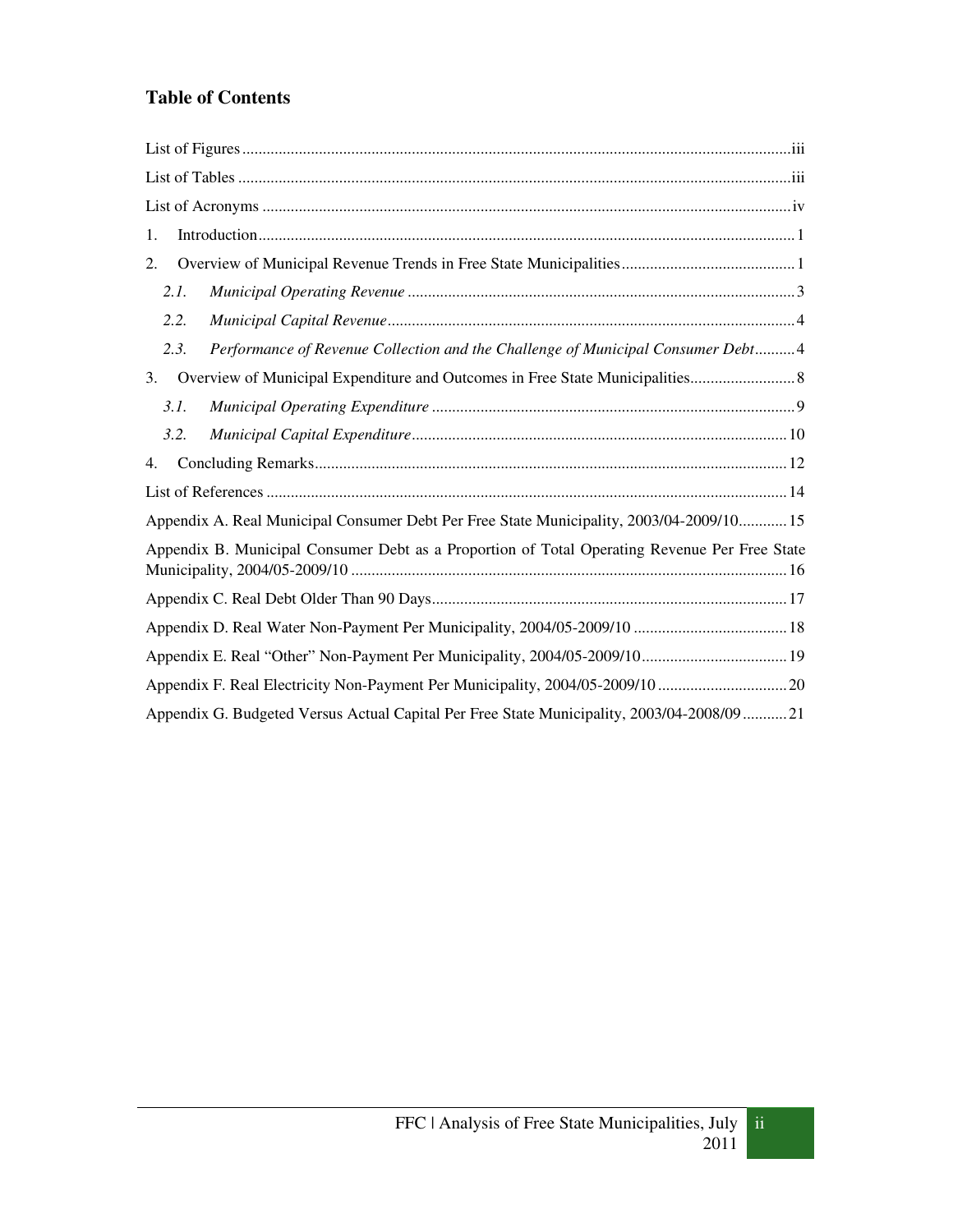# **List of Figures**

Figure 1. Contribution of main revenue sources to total municipal operating revenue over the period 2003/04-2009/10

Figure 2. Contribution of main revenue sources to total municipal capital revenue over the period 2003/04-2009/10

Figure 3. Municipal consumer debt relative to total municipal operating revenue, 2004/05- 2009/10

Figure 4. Time period for which debt is outstanding for, 2004/05-2009/10

Figure 5. Composition of municipal operating expenditure for all Free State municipalities, 2008/09

Figure 6. Composition of municipal capital expenditure for all Free State municipalities, 2003/04-2008/09

Figure 7. Budgeted versus actual capital expenditure for total Free State municipalities, 2003/04-2008/09

#### **List of Tables**

Table 1. Categorisation of municipalities used in analysis

Table 2. Components of total municipal revenue for the Free State, 2003/04-2008/09

Table 3. Overview of operating and capital revenue for Free State municipalities, 2003/04- 2008/09

Table 4. Overview of total municipal consumer debt across Free State municipalities, 2004/05-2009/10 (R'000)

Table 5. Non-payment in Free State municipalities disaggregated by sector, 2004/05-2009/10

Table 6. Total municipal expenditure for Free State municipalities, 2003/04-2008/09

Table 7. Performance of repairs and maintenance expenditure, 2003/04-2008/09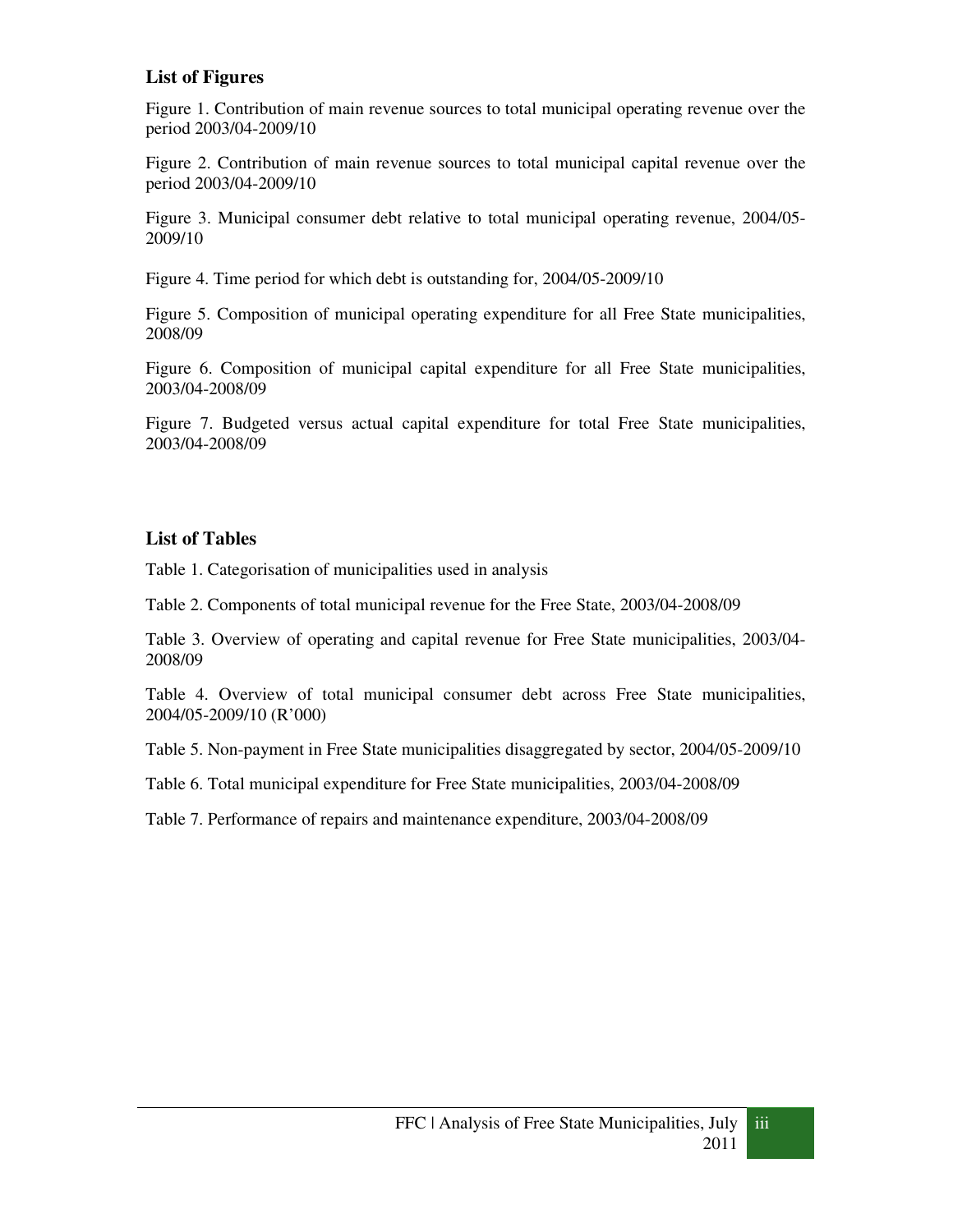# **List of Acronyms**

FFC Financial and Fiscal Commission

RSC Regional Service Council

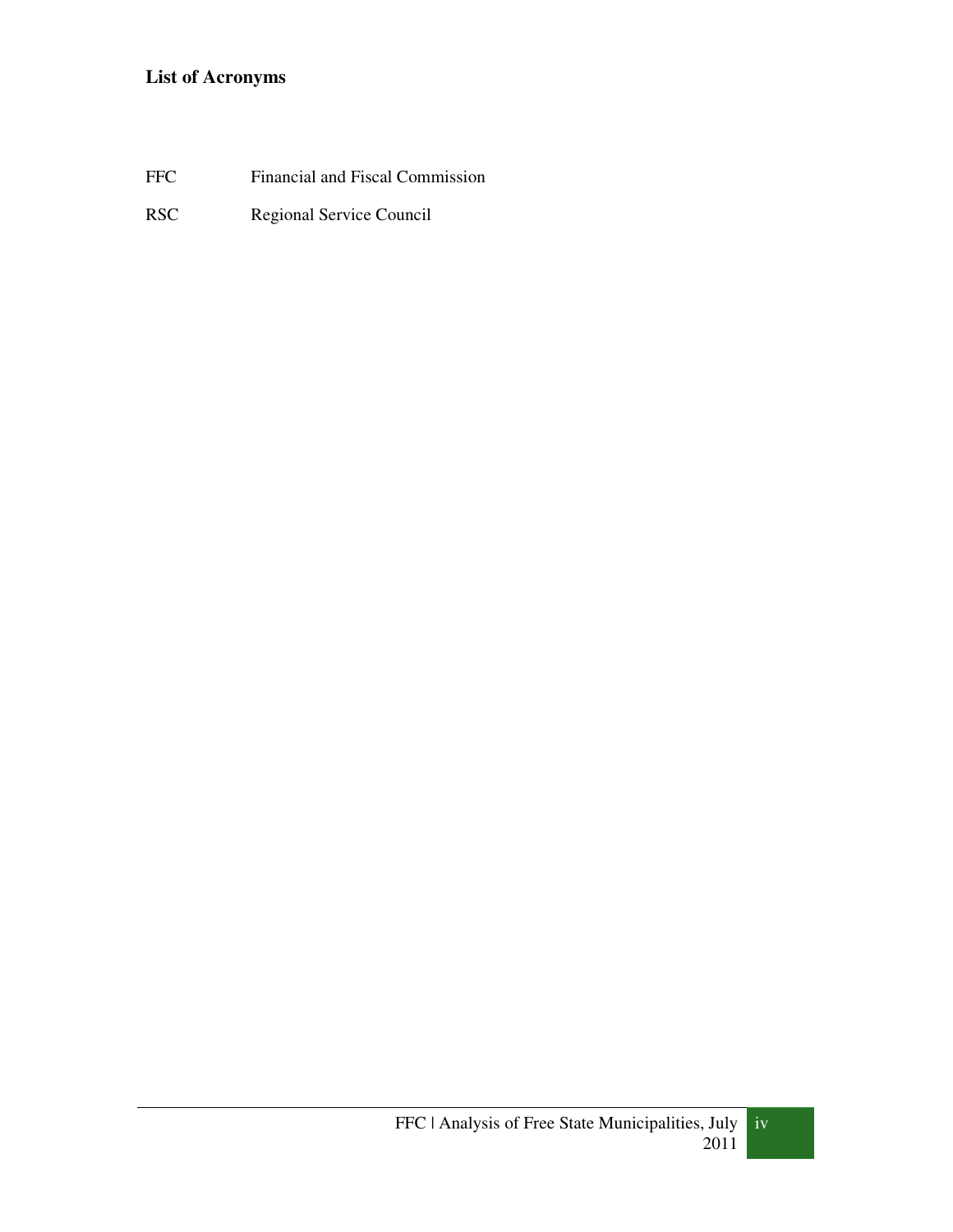#### **1. Introduction**

As part of its Submission on the Division of Revenue 2012/13, the Financial and Fiscal Commission (FFC) carried out a general assessment of the trends and performance of local government revenue and expenditure in South Africa (FFC, 2011). At the request of the Free State Legislature, this general analysis has been disaggregated to focus specifically on Free State municipalities. The overarching aim of the paper is to highlight changes in the behaviour of revenues and expenditures and point out some specific issues that should be monitored more closely in some municipalities. In the main, the paper paints a picture of broad changes in revenues and expenditures in the Free State, while the appendices contain information on individual municipalities on specific issues of interest such as municipal consumer debt, repairs and maintenance and capital spending.

The data underpinning this analysis is based on a variety of sources – in particular National Treasury's Local Government Database for 2009/10. It should be noted that the Free State analysis is based on the pre-2011 configuration of municipalities<sup>1</sup> as summarised in Table 1.

| Category                                                  | <b>Description</b>                                                                        | <b>Number</b> |
|-----------------------------------------------------------|-------------------------------------------------------------------------------------------|---------------|
| Secondary Cities                                          | Local municipalities with the highest operating budgets and a large urban spatial pattern | 2             |
| Large Towns                                               | Local municipalities that consist of a large town                                         | 3             |
| Medium to Smaller<br><b>Towns</b>                         | Local municipalities that consist of several smaller, urban settlements                   | 15            |
| Districts Without<br>Major Powers and<br><b>Functions</b> | Category C municipalities without the water and sanitation service powers and functions   | 5             |
| Total                                                     |                                                                                           | 25            |

**Table 1. Categorisation of Free State municipalities used in analysis** 

# **2. Overview of Municipal Revenue Trends in Free State Municipalities**

Municipalities rely on two main sources of revenue: own revenue and intergovernmental fiscal transfers. Own revenue sources include property rates, user charges for municipal services (such as water and sanitation, electricity, refuse removal) and other local taxes.<sup>2</sup> Intergovernmental transfers are aimed at supplementing own revenue sources so as to enable municipalities to deliver on their constitutional mandates. Table 2 presents these two revenue sources for the period  $2003/04$  up until  $2008/09$ . In terms of real<sup>3</sup> annual average growth,

This approach was adopted as a result of financial and other data not being updated at the time of writing.

 $2^2$  Municipalities are also accorded borrowing powers as per Section 230 of the Constitution.

 $3$  The following deflators were used to convert from nominal to real figures: 2003/04= 90.54153773, 2004/05= 95.83820351, 2005/06= 101.4712935, 2006/07= 108.769009, 2008/09= 117.76841, 2009/10= 128.1898686.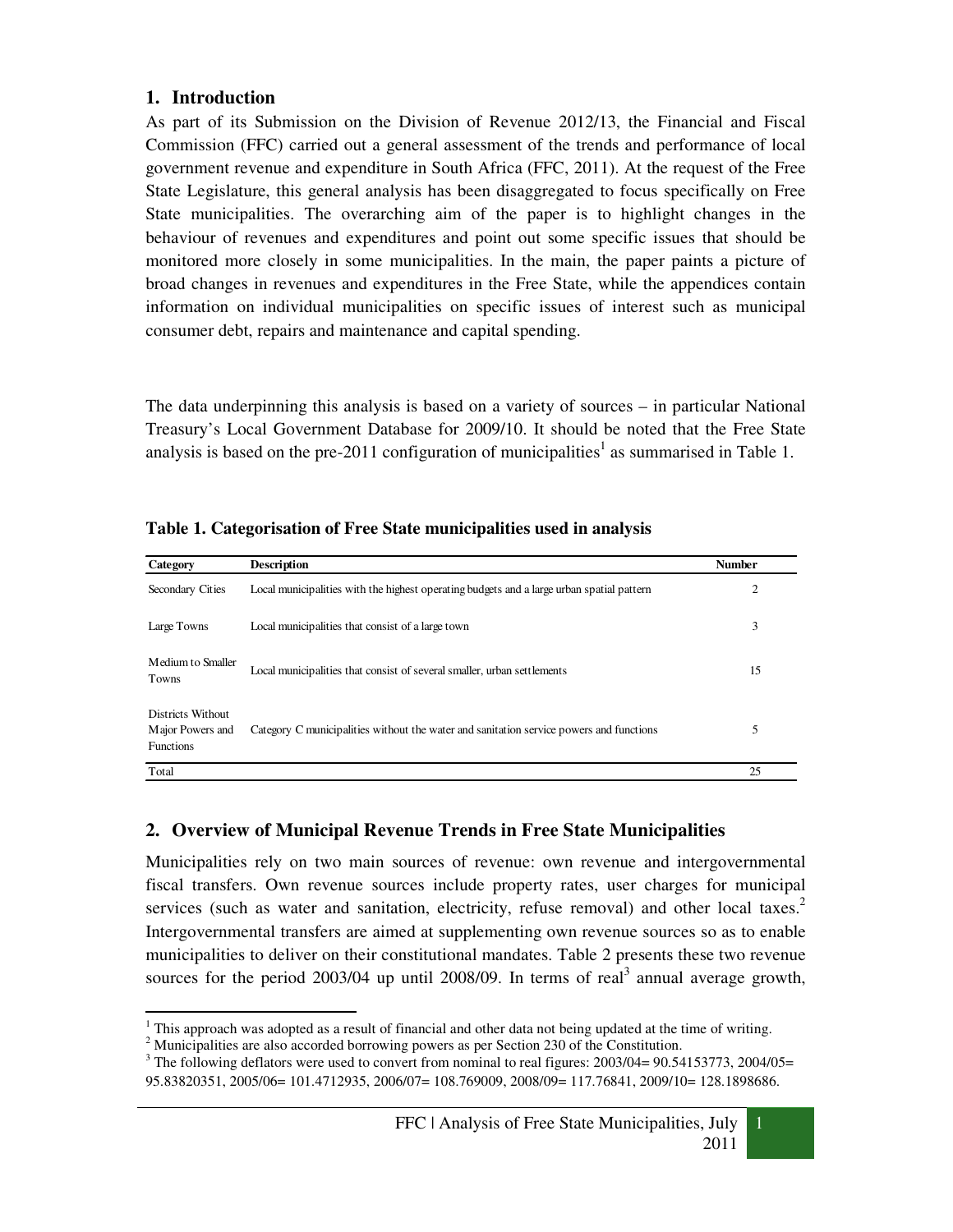total municipal revenue in the Free State has been driven by strong growth in intergovernmental transfers. This is identical to trends for the local government sphere as a whole, where strong growth in these transfers were driven mainly by national government priorities aimed at enabling greater access to basic services, the replacement of the RSC levy and preparations for the 2010 FIFA World Cup.<sup>4</sup>

An assessment of the real year on year growth of the own revenue component, suggests the poor state of this item. As explained in Section 3.3 below, non-payment for municipal services, particularly water, may be one cause for slower growth in own revenue. In addition, the decline in own revenue generation can also be partially explained by the financial crisis of 2008. Free State municipalities need to ensure that own revenue sources are optimally explored so as to prevent grant dependency and protect municipalities against the effects of declines in government transfers – whereas the overall trend shows strong annual average growth in government transfers, the decline in this component between 2007/08 and 2008/09 would definitely have had a negative impact on municipalities. Strengthening own revenue can assist in protecting municipalities from these kinds of effects<sup>5</sup>.

|                                |           |                    |           |          |         |           | <b>Ral Ampl</b> |  |  |  |
|--------------------------------|-----------|--------------------|-----------|----------|---------|-----------|-----------------|--|--|--|
|                                |           | <b>OUTCOMEROOD</b> |           |          |         |           |                 |  |  |  |
|                                | 200304    | 200405             | 2005/06   | 2006/07  | 2007/08 | 20809     | 200304200809    |  |  |  |
| Total Own Revenue              | 3.753.108 | 3701,163           | 4348280   | 3879,497 | 3764845 | 3.797,841 | 02%             |  |  |  |
| Total Government Transfers     | 1,405,094 | 1,625,711          | 1.538.505 | 2094365  | 308655  | 2908233   | 15.7%           |  |  |  |
| <b>Total Minicipal Revenue</b> | 5158203   | 5326874            | 5886785   | 5973863  | 6863500 | 6706074   | 54%             |  |  |  |
| Red year on year growth        |           |                    |           |          |         |           |                 |  |  |  |
| <b>Total Ovn Revene</b>        |           | $-1.4\%$           | 17.5%     | $-108%$  | $-30%$  | 09%       |                 |  |  |  |
| Total Government Transfers     |           | 15.7%              | $-5.4\%$  | 361%     | 480%    | $-61%$    |                 |  |  |  |
| <b>Total Minicipal Revenue</b> |           | 33%                | 10.5%     | 15%      | 149%    | $-23%$    |                 |  |  |  |

#### **Table 2. Components of total municipal revenue for the Free State, 2003/04- 2008/09**

Source: FFC calculations based on National Treasury data, 2009 and 2010/11.

Total municipal revenue can be categorised into two broad types, namely operating and capital revenue. The broad trends for these two categories are illustrated in Table 3. In real terms, annual average growth in capital revenue has been more pronounced. However it appears that when total municipal revenue recently came under pressure (i.e. declining by 2.3% in 2008/09), capital revenue was compromised and declined significantly by 18.3%.

 $\overline{a}$ 

<sup>&</sup>lt;sup>4</sup>See page 43 of the FFC's Submission on the Division of Revenue 2012/13.

<sup>&</sup>lt;sup>5</sup> The Commission's Submission for the Division of Revenue 2011/12 and the accompanying technical report, contains insight into how municipalities can maximise the benefits of revenue enhancement strategies and strengthen own revenue.

<sup>2</sup>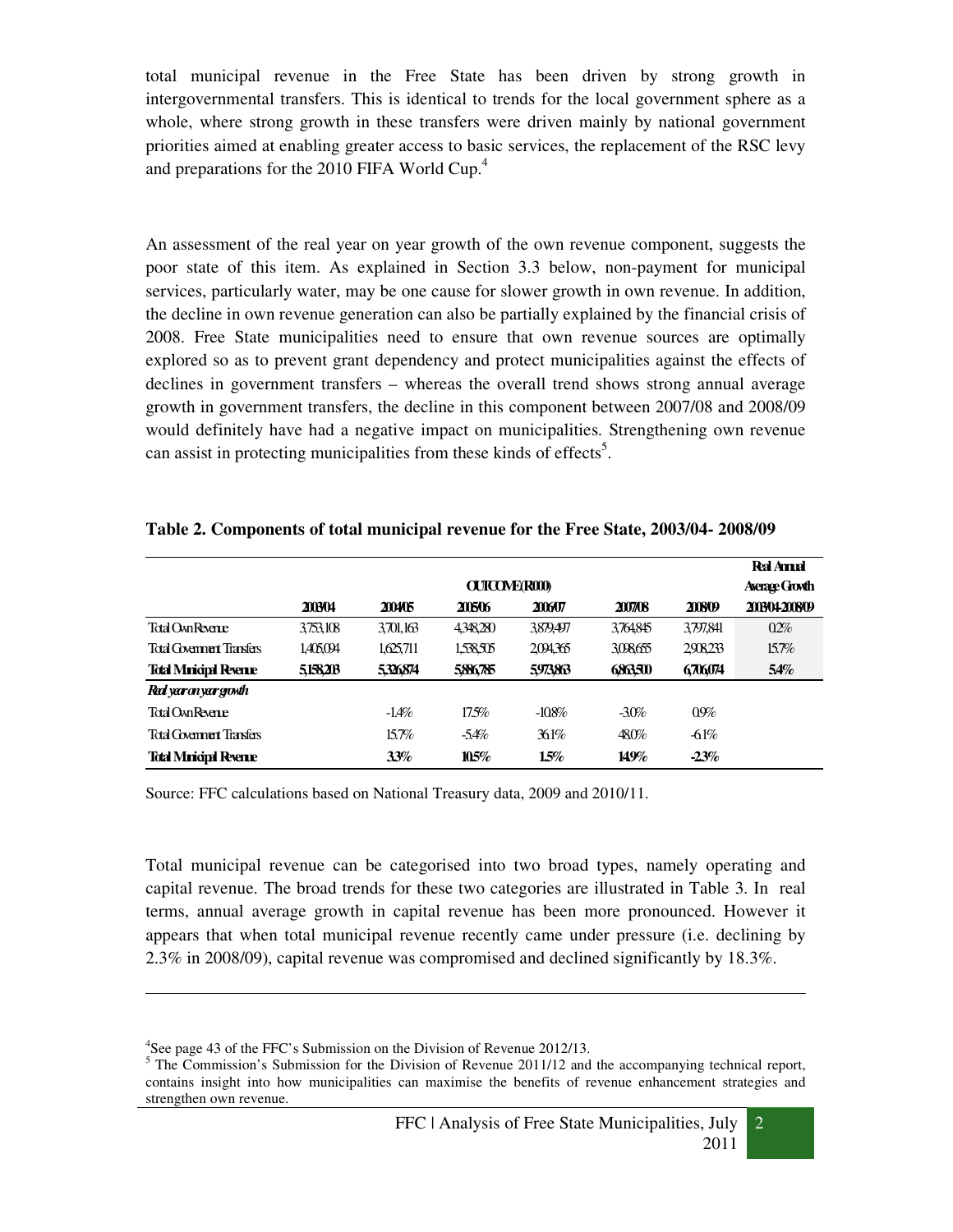|                                  |           | <b>OUTCOME(R000)</b> |           |           |           |           |                       |  |
|----------------------------------|-----------|----------------------|-----------|-----------|-----------|-----------|-----------------------|--|
|                                  |           |                      |           |           |           |           | <b>Average Growth</b> |  |
|                                  | 2003/04   | 2004/05              | 2005/06   | 2006/07   | 2007/08   | 2008/09   | 2003/04-2008/09       |  |
| Municipal Operating Revenue      | 4,487,517 | 4,700,139            | 5,071,785 | 5,094,887 | 5,537,066 | 5,622,535 | 4.6%                  |  |
| <b>Municipal Capital Revenue</b> | 670,686   | 626,734              | 815,000   | 878,976   | 1,326,434 | 1,083,539 | 10.1%                 |  |
| <b>Total Municipal Revenue</b>   | 5,158,203 | 5,326,874            | 5,886,785 | 5,973,863 | 6863,500  | 6,706,074 | 5.4%                  |  |
| Real year on year growth         |           |                      |           |           |           |           |                       |  |
| Municipal Operating Revenue      |           | 4.7%                 | 7.9%      | 0.5%      | 8.7%      | 1.5%      |                       |  |
| <b>Municipal Capital Revenue</b> |           | $-6.6\%$             | 30.0%     | 7.8%      | 50.9%     | $-18.3\%$ |                       |  |
| <b>Total Minicipal Revenue</b>   |           | 3.3%                 | $10.5\%$  | 1.5%      | 14.9%     | $-2.3\%$  |                       |  |

**Table 3. Overview of operating and capital revenue for Free State municipalities, 2003/04-2008/09**

Source: FFC calculations based on National Treasury data, 2009 and 2010/11.

#### *1.1. Municipal Operating Revenue*

Operating revenue is comprised of seven key components: service charges, government grants and subsidies, property rates, other revenue sources, investment revenue, public contributions and donations and regional service council (RSC) levies<sup>6</sup>. Generally, service charges are the dominant source of operating revenue for municipalities. Figure 1 illustrates the proportional decline in service charges and other own revenue sources to total operating revenue – this alongside significant increases in the contribution of government grants over the period. It is also noted that property rates declined from 14.0% to just under 12% over the period reviewed.

#### $14.0\%$  13.6% 13.4% 13.3% 11.8% 11.7% 17.2% 7.8% 28.5% 10.8% 9.8% 7.9% 24.4% 27.5% 22.3% 31.5% 39.5% 39.3%  $41.0\%$   $44.6\%$   $29.4\%$   $42.5\%$   $38.3\%$   $39.9\%$ 0.0% 10.0% 20.0% 30.0% 40.0% 50.0% 60.0% 70.0% 80.0% 90.0% 100.0% 2003/04 2004/05 2005/06 2006/07 2007/08 2008/09 % of Total Operating Revenue Service Charges Government Grants Other Revenue Sources **Property Rates** RSC Levy ■Investment Revenue **Public Contributions and Donations**

# **Figure 1. Contribution of main revenue sources to total municipal operating revenue over the period 2003/04-2009/10**



 $\overline{\phantom{a}}$ <sup>6</sup> The RSC Levy was a local government tax afforded to category A and C municipalities and was abolished as of the 2006/07 financial year. It was replaced by an interim grant up until 2009/10; whereupon Category A municipalities were given a share of the general fuel levy (also supplemented by the VAT zero-rating of municipal property rates) and the grant continues for Category C municipalities.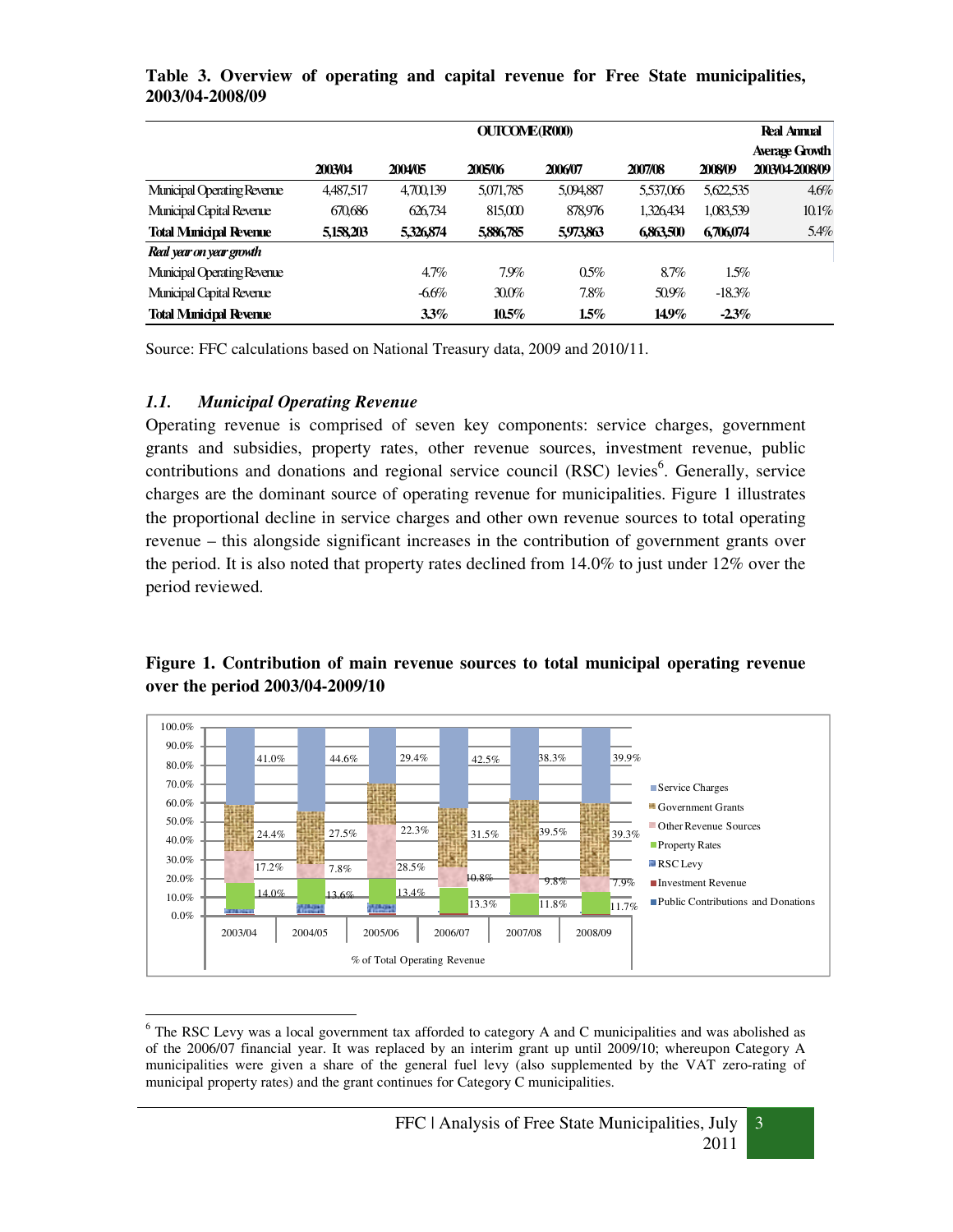# *1.2. Municipal Capital Revenue*

In aggregate terms, funding for capital across the Free State municipalities increased by an annual average of 10% between 2003/04 and 2008/09; larger than the 4.6% annual average growth for operating revenue. Capital revenues are derived from four main sources: government grants and subsidies, other own revenues, external loans and public contributions and donations. Figure 2 illustrates the contribution of these various sources to aggregate capital revenue. Government grants fund the majority of capital projects in Free State municipalities – as at 2008/09, this source contributed 64% of total capital funding. Other revenue sources (which constitutes own income of municipalities) are also a significant source of capital funding. The contribution of this source has been erratic, particularly since 2006/07. As noted in the FFC's Submission for the Division of Revenue, 2012/13, municipalities need to be explicit about what the term 'other' entails (FFC, 2011:45). It also appears that the use of external loans which seemed to be on the rise between 2003/04 and 2005/06 has declined significantly. Whether this is the result of the poor state of municipal own revenue, is an aspect that requires more interrogation.



**Figure 2. Contribution of main revenue sources to total municipal capital revenue over the period 2003/04-2009/10** 

Source: FFC calculations based on National Treasury data, 2009 and 2010/11.

# **1.3. Performance of Revenue Collection and the Challenge of Municipal Consumer** *Debt*

Municipal consumer debt refers to non-payment of property rates, fees for municipal services (for example, water and sanitation, electricity, refuse removal<sup>7</sup>) and various other financial obligations to municipalities (this includes, for example, traffic fines or rental housing payments). The type of non-payment described above emanates from households, businesses,



<sup>-</sup>7 These are key sources of own revenue.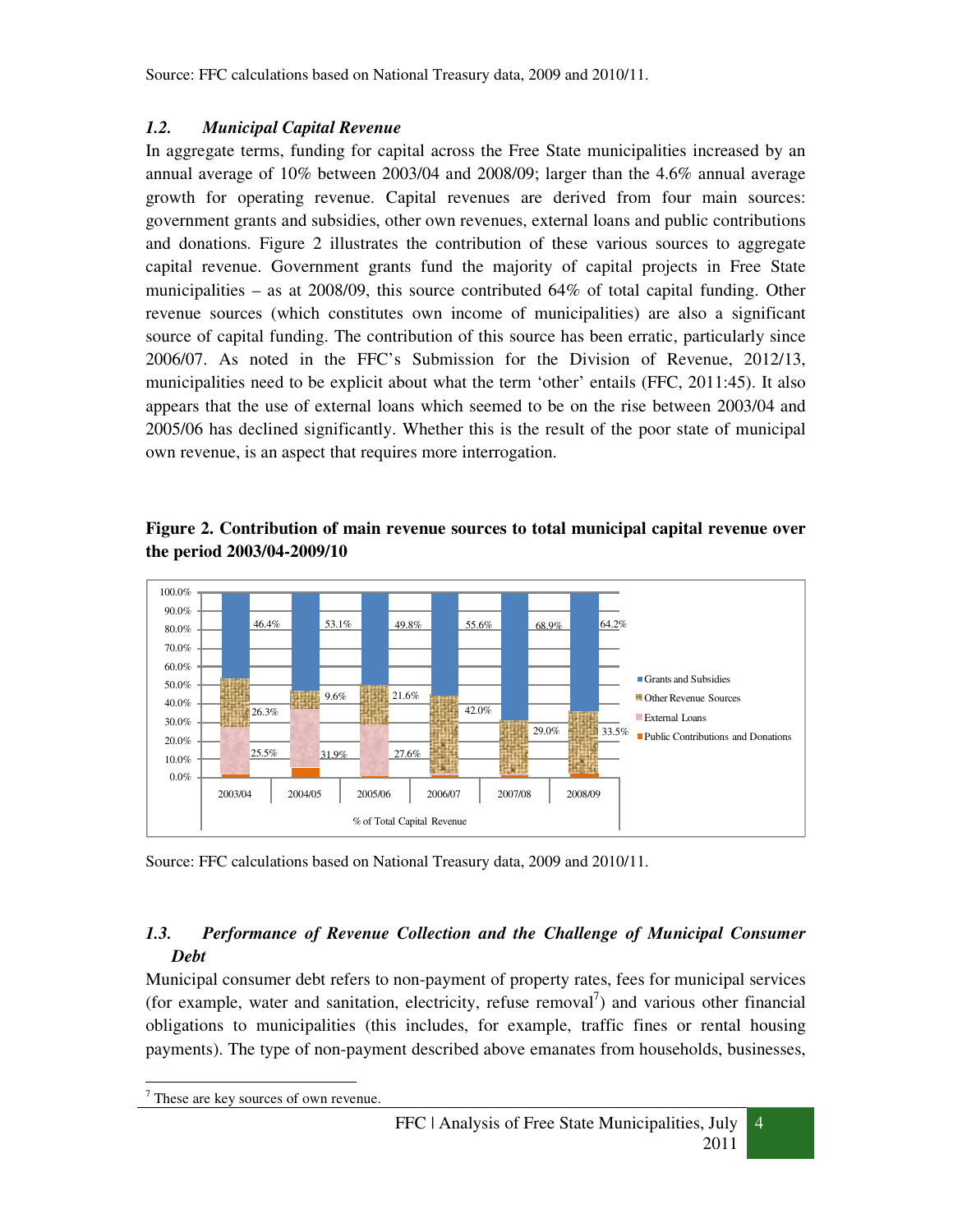government and the category termed 'other' (the specific components of this category vary from municipality to municipality). One example of what might be listed under this category is debt from insolvent estates.

The analysis of consumer debt that follows, is based on a slightly different six year review period (2004/05 to 2009/10). For each of the years under review the composition of municipalities differs, but the number that has been reporting has consistently increased. In 2004 for example, only one municipality, Mangaung, is listed as providing data on consumer debt. This increased to 19 municipalities in 2005/06. Since 2006/07, 22 municipalities have more or less consistently reported figures on consumer debt. There are two municipalities that have shown persistent challenges with reporting, namely Thabo Mofutsanyana and Fezile Dabi. Based on the database, these two municipalities have not reported in the six years under review. Whilst it should be noted that both municipalities do not have the water and sanitation functions, they should still be reporting on non-payment for other municipal services.

Table 4 provides an overview of total real municipal consumer debt within the Free State between 2004/05 and 2009/10. Up until 2007/08 consumer debt across the Free State municipalities shows a consistently slower year on year growth. In 2008/09, consumer debt recorded a sizable decline of 23%. Most of the debt is concentrated in Mangaung (24% of total debt), Matjhabeng (17% of total debt) and Maluti-a-Phofung (12 of the total). In all probability, the 2008 economic crisis and the subsequent impact on employment and poverty, negatively affected the ability of consumers to pay for municipal services, thus reversing the in-roads made against this challenge and resulting in the 39.5% growth in consumer debt between 2008/09 and 2009/10.

| Period Debt              |         |           |           |           |           |           |
|--------------------------|---------|-----------|-----------|-----------|-----------|-----------|
| Outstanding For          | 2004/05 | 2005/06   | 2006/07   | 2007/08   | 2008/09   | 2009/10   |
| $0-30$ days              | 17,970  | 289,519   | 277,146   | 303,854   | 207,810   | 367,507   |
| $31-60$ days             | 29,299  | 104,036   | 116,219   | 163,125   | 129,302   | 167,308   |
| $61-90$ days             | 14,528  | 110,788   | 88,784    | 99,738    | 95,355    | 123,386   |
| O ver 90 days            | 383,862 | 1,784,892 | 2,294,054 | 2,718,985 | 2,097,239 | 2,870,609 |
| <b>TOTAL</b>             | 445,658 | 2,289,236 | 2,776,203 | 3,285,702 | 2,529,705 | 3,528,810 |
| Real year on year growth |         |           |           |           |           |           |
| $0-30$ days              |         | 1511.1%   | $-4.3%$   | $9.6\%$   | $-31.6%$  | 76.8%     |
| $31-60$ days             |         | 255.1%    | 11.7%     | 40.4%     | $-20.7%$  | 29.4%     |
| $61-90$ days             |         | 662.6%    | $-19.9%$  | 12.3%     | $-4.4\%$  | 29.4%     |
| O ver 90 days            |         | 365.0%    | 28.5%     | 18.5%     | $-22.9%$  | 36.9%     |
| Total Consumer           |         |           |           |           |           |           |
| Debt:Free State          |         |           |           |           |           |           |
| Municipalities           |         | 413.7%    | 21.3%     | 18.4%     | $-23.0%$  | 39.5%     |

**Table 4. Overview of total municipal consumer debt across Free State municipalities, 2004/05-2009/10 (R'000)** 

Source: FFC calculations based on National Treasury data, 2009 and 2010/11.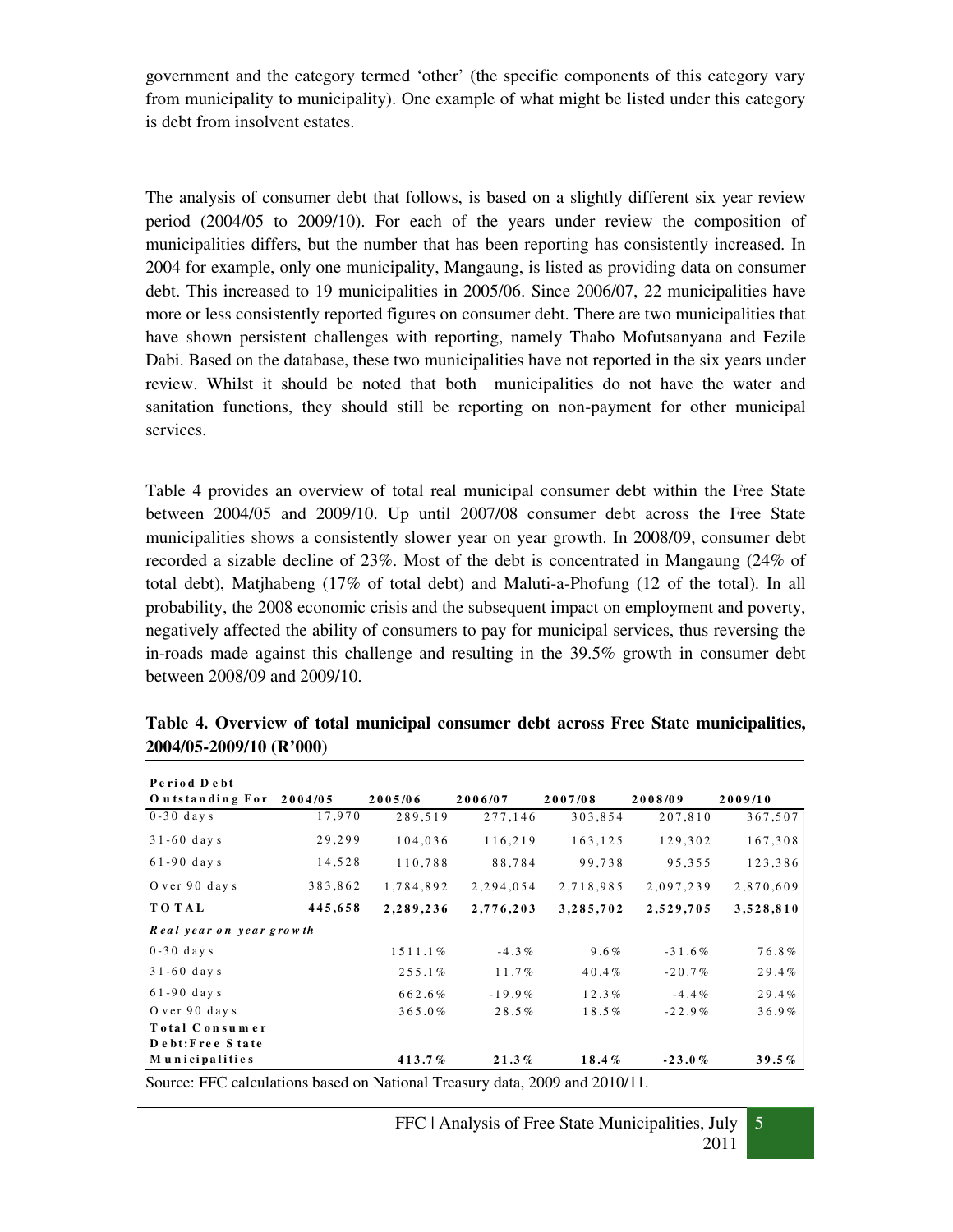Figure 3 below illustrates total municipal consumer debt for Free State municipalities relative to total operating revenue for the same set of municipalities. As at 2009/10 it is estimated that the proportion of consumer debt to operating revenue is 54.1%. This represents revenue that could be utilised to fund and/or enhance service delivery across Free State municipalities. Whereas a municipality such as Mangaung may have, in absolute terms, the largest amount of consumer debt, relative to the size of its operating revenue budget, the extent of non-payment may not be as severe as say the situation in Metsimaholo where the debt amount is smaller but relative is equal to just under 80% of the total operating budget of that municipality. For a more detailed analysis, Appendix A and B illustrate real debt per municipality and real debt as a percentage of total municipal operating revenue respectively.



**Figure 3. Municipal consumer debt relative to total municipal operating revenue, 2004/05-2009/10** 

Figure 4 below graphically illustrates the period for which debt is outstanding in each of the six years. It should be noted that debt management is a key challenge experienced by most municipalities. As identified in the Commission's 2012/13 Submission, the provision for bad debts, the writing off of irrecoverable debts and ultimately the recovery of outstanding amounts is weak across most categories of municipalities. To this end the FFC has recommended that basic norms and standards be devised to assist municipalities in better managing this challenge and importantly to bring about uniformity with respect to municipal practices.

In the case of Free State municipalities, the category of 'debt outstanding for over 90 days', dominates during the entire period. Whereas the real growth in debt is marginal, the fact that the largest portion of existing debt can be termed historical, indicates that municipalities are experiencing challenges with debt management. It could be the case that irrecoverable debts are not being adequately written off and thereby artificially inflating the extent of the debt in each of the years reviewed. Municipalities that should be closely monitored with respect to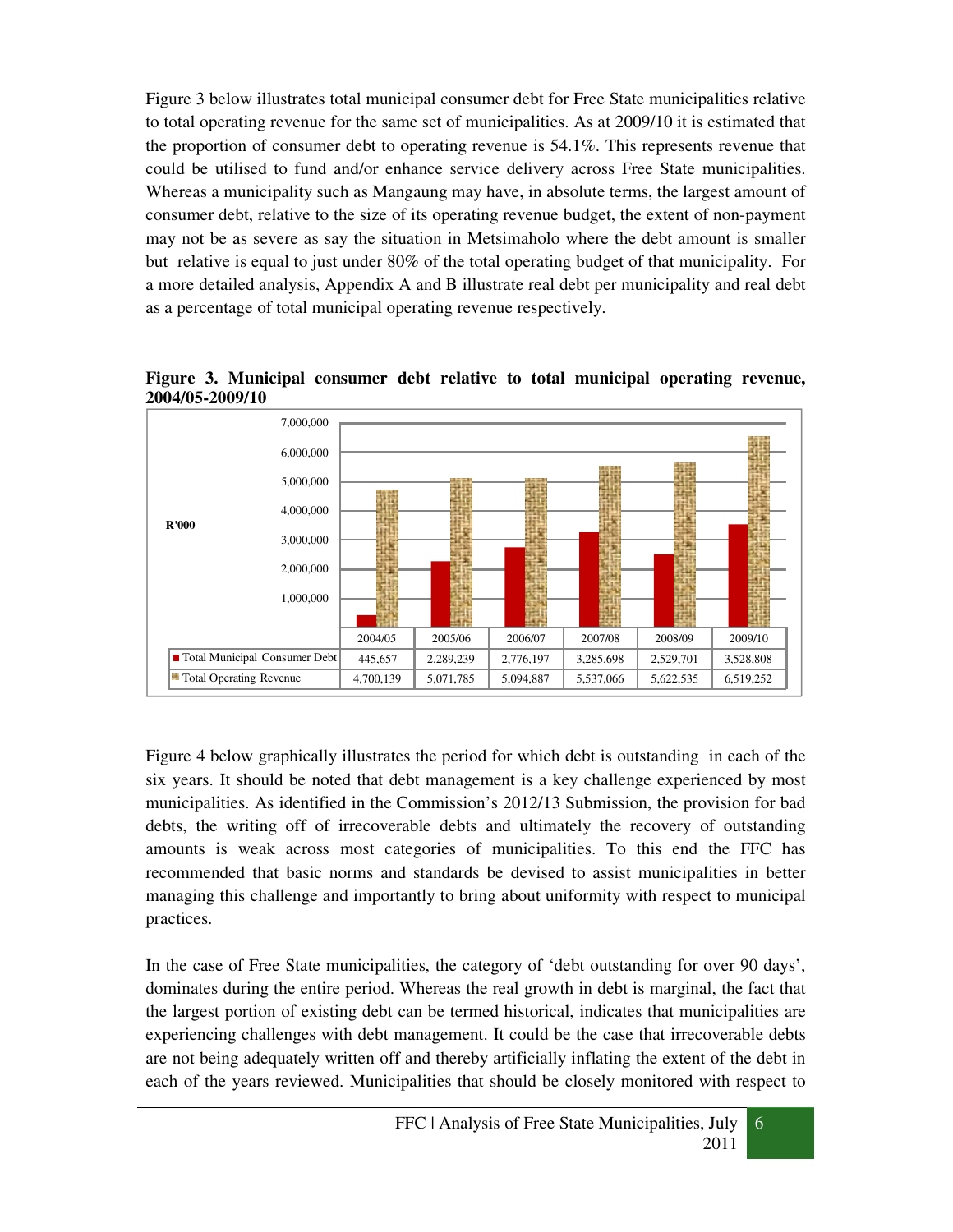this include Mangaung, Matjhabeng, Maluti-a-Phofung and Metsimaholo. Appendix C contains municipal specific information regarding real consumer debt outstanding for over 90 days.



**Figure 4. Time Period for which debt is outstanding for, 2004/05-2009/10** 

In terms of the sectors where consumer debt is most prevalent, non-payment for water dominates (See Table 5). This is not surprising given that water is viewed as an essential basic service and so cannot be totally disconnected/cut in response to non-payment. Again it is clear that non-payment across the majority of these sectors was declining in 2008/09 but rose sharply in 2009/10. It is pertinent for municipalities to be explicit as to what is contained under the term 'other' as it constitutes the second largest debt category. A similar challenge exists when viewing municipal consumer debt from the point of view of the sphere as a whole. Appendices D, E and F provide a more detailed municipal-specific analysis of nonpayment for water, electricity and 'other'.

|                          | 2004/05 | 2005/06   | 2006/07   | 2007/08         | 2008/09   | 2009/10   |
|--------------------------|---------|-----------|-----------|-----------------|-----------|-----------|
| W at er                  | 195.902 | 739.450   | 905.452   | 1,082,972       | 837.539   | 1,605,877 |
| Electricity              | 42,089  | 169,936   | 248,959   | 235,753         | 241,799   | 380,279   |
| Property Rates           | 163,098 | 504.116   | 531.126   | 753.429         | 663.831   | 686,827   |
| RSC Levies               |         | 43,801    | 29,444    | 1,773           | 683       | 637       |
| O ther                   | 44,569  | 831,936   | 1,061,215 | 1, 2 1 1, 7 7 1 | 785,852   | 855,191   |
| <b>TOTAL</b>             | 445,657 | 2,289,238 | 2,776,196 | 3,285,698       | 2,529,705 | 3,528,810 |
| Real year on year growth |         |           |           |                 |           |           |
| W at er                  |         | 277.5%    | 22.4%     | 19.6%           | $-22.7%$  | 91.7%     |
| Electricity              |         | 303.8%    | 46.5%     | $-5.3%$         | $2.6\%$   | 57.3%     |
| Property Rates           |         | 209.1%    | 5.4%      | 4 1 .9%         | $-11.9%$  | 3.5%      |
| RSC Levies               |         |           | $-32.8%$  | $-94.0%$        | $-61.5%$  | $-6.8%$   |
| O ther                   |         | 1766.6%   | 27.6%     | 14.2%           | $-35.1%$  | $8.8\%$   |
| <b>TOTAL</b>             |         | 413.7%    | 21.3%     | 18.4%           | $-23.0%$  | 39.5%     |

**Table 5. Non-payment in Free State municipalities disaggregated by sector, 2004/05- 2009/10 (R'000)** 

7

Source: FFC calculations based on National Treasury data, 2009 and 2010/11.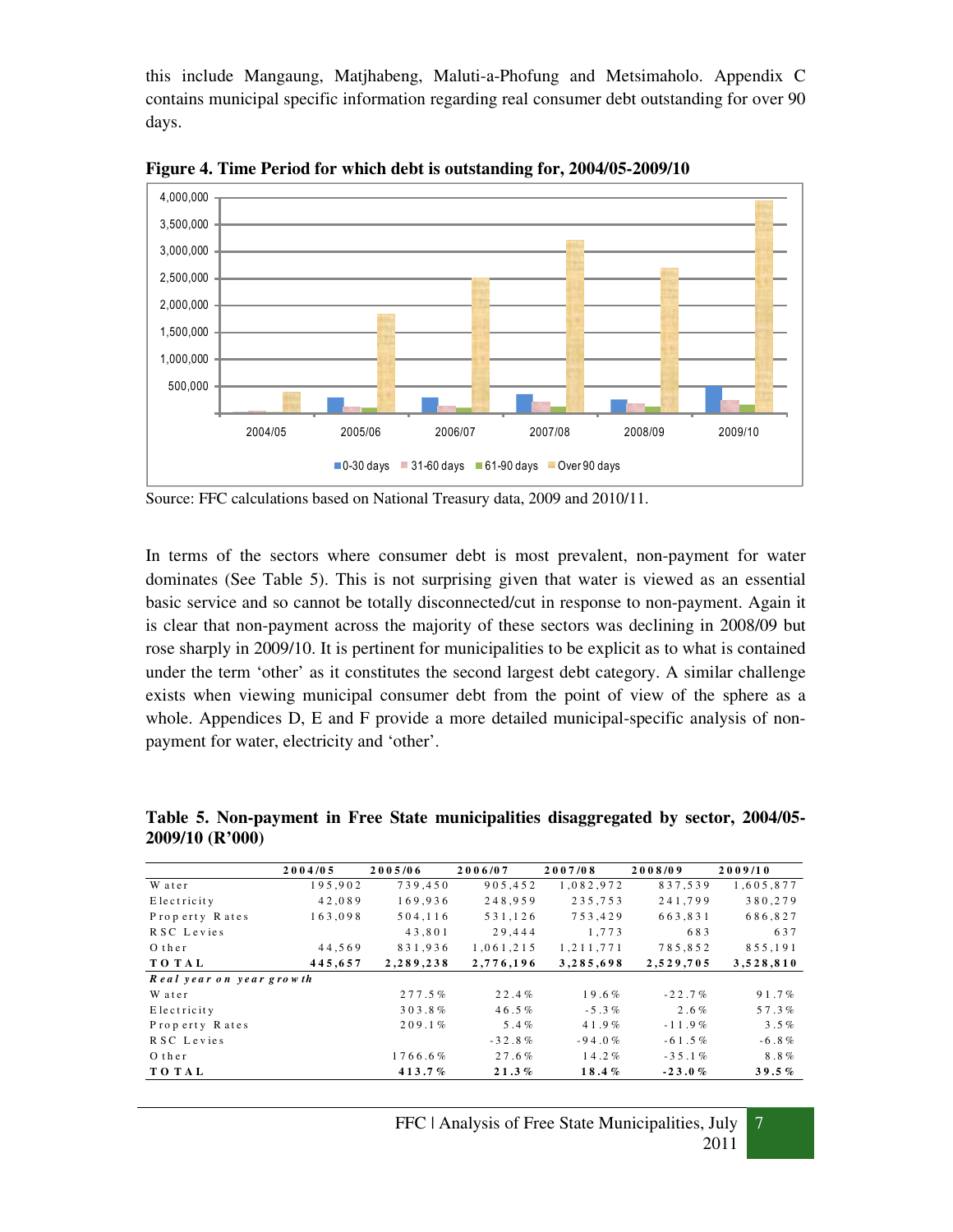Source: FFC calculations based on National Treasury data, 2009 and 2010/11.

Unfortunately, the dataset used in this analysis, is not disaggregated to show where the municipal consumer debt across the Free State municipalities, emanates from. Generally however, households are responsible for the bulk of this type of debt. The most common reason to explain non-payment appears to be the inability to pay, due to poverty (Booysen, 2001; Botes and Pelser, 2001; Burger, 2001). The term 'inability to pay' indicates that there is an income level below which people are unable to pay for the delivery of services. This raises the central question of affordability. Milne (2004) suggests using core "affordability" indicators, which if properly monitored can warn policy-makers of early indications of changes in the affordability of services. A range of possible indicators are proposed: (Milne, 2004:5)

- Consumption-related indicators, such as percentage of total household expenditure devoted to a commodity or per capita consumption/expenditure on a commodity
- Price-related indicators, for example unit prices paid for a commodity
- Payment-related indicators, which would include the use of arrears statistics, alternative payment schemes and disconnections owing to debt.

However, monitoring trends in affordability indicators represents what can be termed an ex post approach. McPhail (1993) suggests incorporating assessments of affordability and willingness to pay at the planning stage of public goods such as water or electricity, especially if the intention is to recover costs. The information from an affordability assessment can provide insight into potential service usage patterns and, therefore, the tariff to be charged in order to maximise cost recovery.

# **3. Overview of Municipal Expenditure and Outcomes in Free State Municipalities**

As with total municipal revenue, total municipal expenditure can also be divided into two categories: operating and capital expenditure (See Table 6).

|                                    |           |               |           |         |           |           | <b>Real Annual</b> |  |  |
|------------------------------------|-----------|---------------|-----------|---------|-----------|-----------|--------------------|--|--|
|                                    |           | CUTCONE(R000) |           |         |           |           |                    |  |  |
|                                    | 2003/04   | 200405        | 2005/06   | 2006/07 | 2007/08   | 2008/09   | 2003/04-2008/09    |  |  |
| Minicipal Operating Expenditure    | 4,177,005 | 4691.966      | 4,045,368 | 4796544 | 5,434,006 | 5,207,467 | 4.5%               |  |  |
| Municipal Capital Expenditure      | 670.686   | 626.733       | 815,000   | 877.982 | 1,326,434 | 1,083,539 | 10.1%              |  |  |
| <b>Total Minicipal Expenditure</b> | 4,847,691 | 5,318,699     | 4860.368  | 5674526 | 6760439   | 6291,006  | 54%                |  |  |
| Real year on year growth           |           |               |           |         |           |           |                    |  |  |
| Municipal Operating Expenditure    |           | 12.3%         | $-13.8%$  | 18.6%   | 13.3%     | $-4.2\%$  |                    |  |  |
| Municipal Capital Expenditure      |           | $-66%$        | 300%      | 7.7%    | 51.1%     | $-18.3%$  |                    |  |  |
| <b>Total Minicipal Expenditure</b> |           | 9.7%          | $-86%$    | 168%    | $19.1\%$  | $-69%$    |                    |  |  |

# **Table 6. Total municipal expenditure for Free State municipalities, 2003/04-2008/09**

Source: FFC calculations based on National Treasury data, 2009 and 2010/11.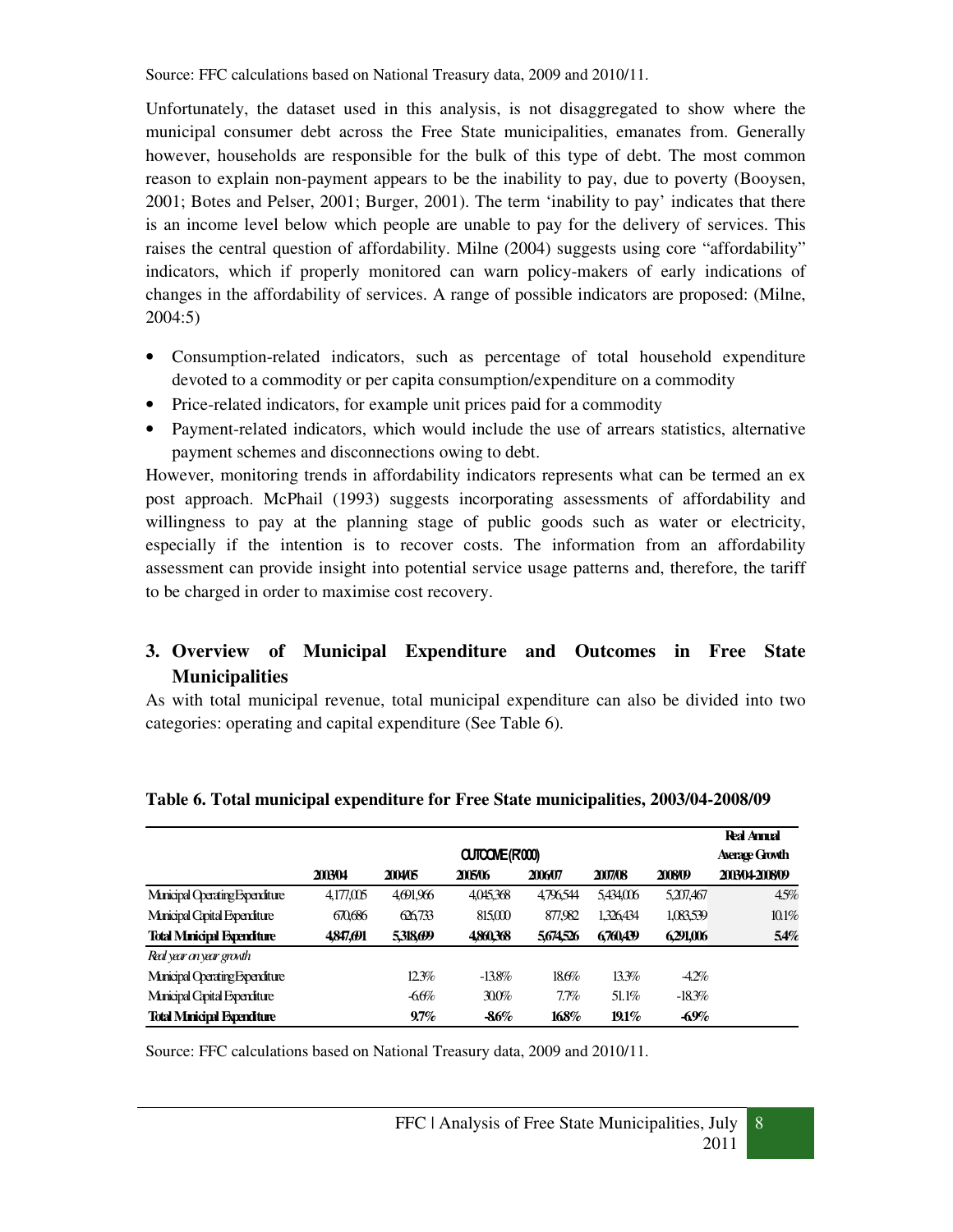# *3.1. Municipal Operating Expenditure*

Municipal operating expenditure represents recurrent costs that a municipality incurs in providing constitutionally mandated basic services to its constituencies. Figure 4 below provides a picture of the composition of total municipal operating expenditure for all Free State municipalities for the 2008/09 financial year.

The bulk of municipal operating expenditure is driven by 'other' – in 2008/09, 33.69% of total operating expenditure was dedicated to this item. As required in terms of National Treasury's new economic reporting format which attempts to encourage greater transparency, clarity and accessibility into municipal reporting, municipalities should do away with ambiguous terminology such as 'other'. Whereas the municipality may be aware of what is contained under the term 'other', those responsible for oversight may not understand what the concept entails. The second largest operating expenditure component is employee costs (accounting for 29.27% of total operating expenditure in 2008/09).



**Figure 5. Composition of municipal operating expenditure for all Free State municipalities, 2008/09** 

Source: FFC calculations based on National Treasury data, 2009 and 2010/11.

One aspect of concern when it comes to municipal operating expenditure is the low expenditure on repairs and maintenance. In terms of National Treasury guidelines municipalities are advised to allocate between 8-10% of total operating budgets to this component. As is evident in Table 7, the proportion of total operating expenditure dedicated to repairs and maintenance within Free State municipalities has consistently been below 5%. This endangers the existing infrastructure base within municipalities as low spending on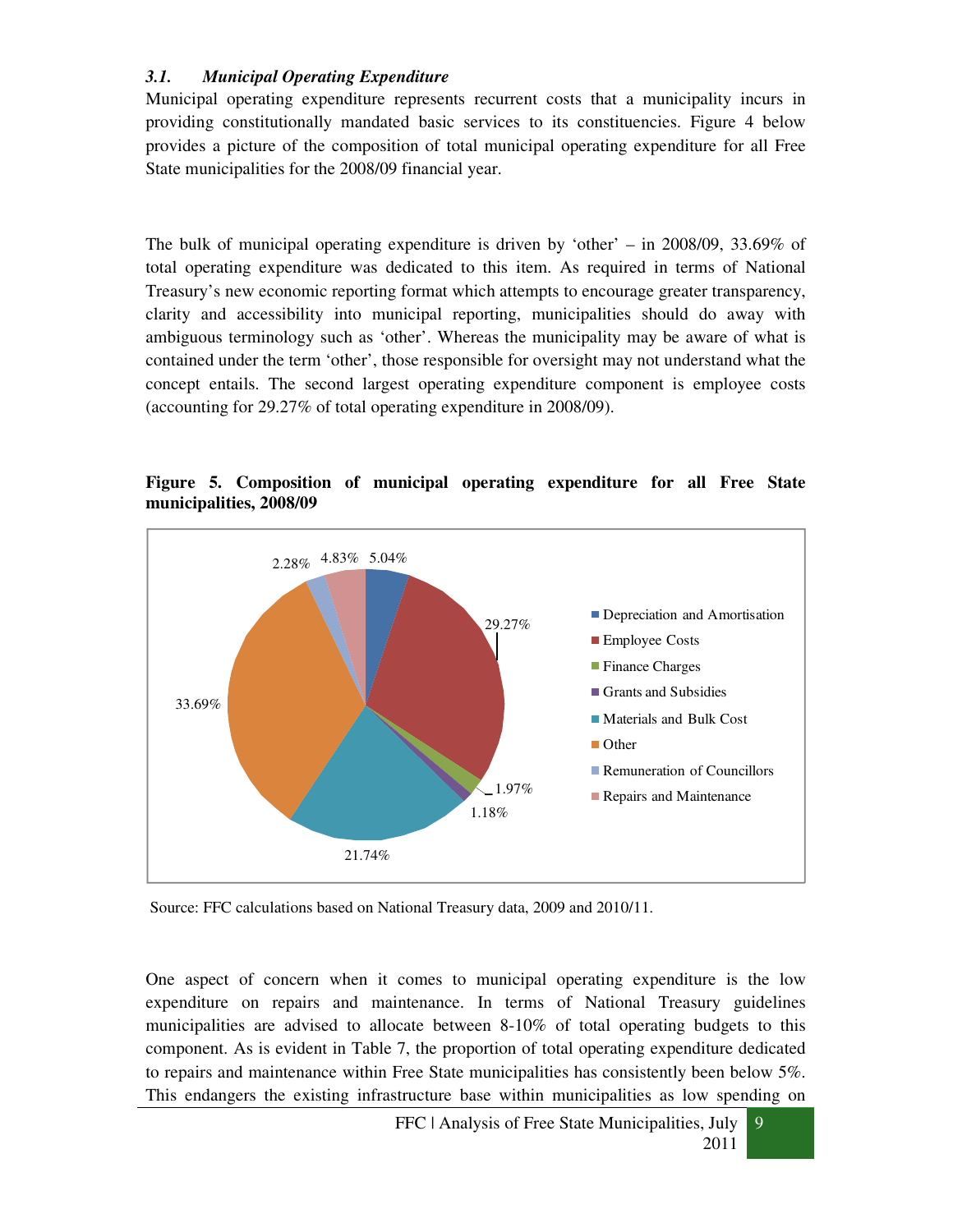repairs and maintenance can lead to decay/rapid depreciation assets. FFC analysis of this component for the local government sphere as a whole indicates a similar trend where all categories of municipalities have failed to spend adequately on repairs and maintenance<sup>8</sup>.

In terms of real growth in spending, performance has been very unstable ranging from a real decline of  $20.95\%$  in  $2005/06$  to an increase of  $20.28\%$  in  $2008/09$ . Given that the maintenance of new/existing infrastructure is critical to ensuring sustainable delivery of quality services, municipalities are encouraged to rethink their approach to planning for and spending on repairs and maintenance.

|                                     | <b>OUTCOME (R'000)</b> |         |          |         |         |         |  |  |  |
|-------------------------------------|------------------------|---------|----------|---------|---------|---------|--|--|--|
|                                     | 2003/04                | 2004/05 | 2005/06  | 2006/07 | 2007/08 | 2008/09 |  |  |  |
| Real Spending on Repairs and        |                        |         |          |         |         |         |  |  |  |
| Maintenance                         | 197.115                | 232.558 | 183.836  | 192.181 | 209.062 | 251.459 |  |  |  |
| Real Growth in Spending             |                        | 18.0%   | $-21.0%$ | 4.5%    | 8.8%    | 20.3%   |  |  |  |
| Spending on Repairs and Maintenance |                        |         |          |         |         |         |  |  |  |
| as % of Total Operating Expenditure | 4.7%                   | 5.0%    | 4.5%     | 4.0%    | 3.8%    | 4.8%    |  |  |  |

#### **Table 7. Performance of repairs and maintenance expenditure, 2003/04-2008/09**

Source: FFC calculations based on National Treasury data, 2009 and 2010/11.

#### *3.2. Municipal Capital Expenditure*

Municipal capital expenditure constitutes a municipality's investment in social and economic infrastructure projects. Based on aggregate local government trends, this type of expenditure is generally dominated by three items, namely water and sanitation, roads and storm water and other (this category refers to expenditure on land, buildings vehicle fleets). Figure 6 illustrates the proportion of expenditure allocated to each of various items that compose total municipal capital expenditure. Expenditure by Free State municipalities is dominated by allocations in respect of water and sanitation and other expenditure.



<sup>-</sup><sup>8</sup> See page 50 of the FFC Submission for the Division of Revenue 2012/13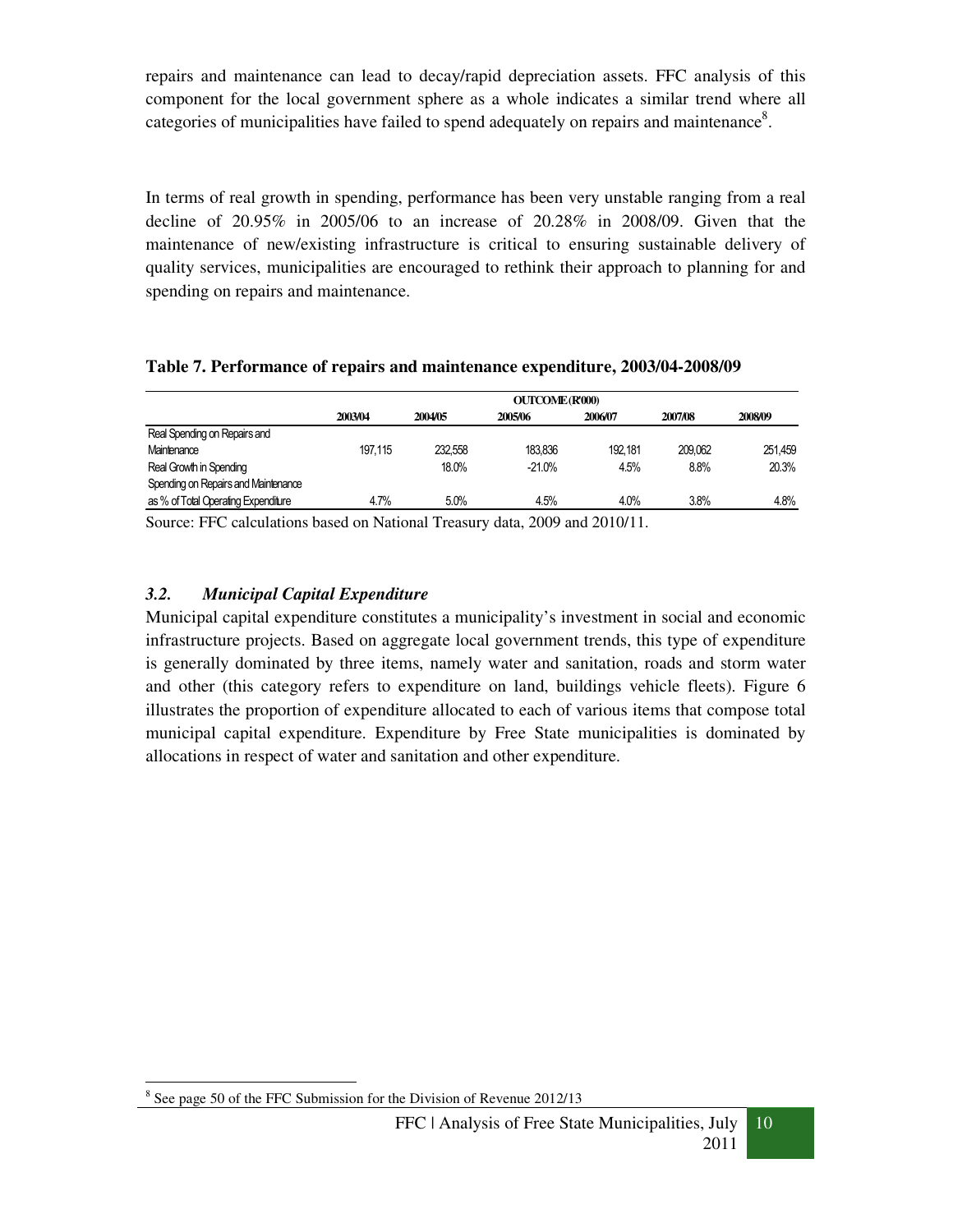

# **Figure 6. Composition of municipal capital expenditure for all Free State municipalities, 2003/04-2008/09**

Source: FFC calculations based on National Treasury data, 2009 and 2010/11.

Based on poor municipal capital performance identified in the FFC's Submission for the Division of Revenue for 2012/13 (FFC, 2011), Figure 6 below illustrates performance of planned versus actual, capital expenditure over the period 2003/04 to 2008/09. If a score is less than 100%, the actual amount (or outcome) is smaller than the budgeted amount, meaning that there was under spending. The reverse is also true: if the measurement is greater than 100%, it means the budget was exceeded. Ideally, the deviation between budgeted and actual amounts should be minimal or zero, which is rarely the case. The Department of Cooperative Governance and Traditional Affairs (DCoGTA) has defined a credible budget as "one with a variance of less than 20 per cent" (DCoGTA, 2009:62).

It is evident that over the entire period reviewed, actual capital expenditure falls short of planned capital expenditure, with the gap between the two widening over the six year period. As at 2008/09, actual capital expenditure amounted to 78% of what had been planned for in that particular financial year. According to FFC analysis of average performance of budgeted versus actual capital expenditure for the local sphere, Free State municipalities are below the national average of 87% (this is at 2008/09). Individual municipalities that have performed consistently well in this aspect include Mangaung, Ngwathe and Matjhabeng. On the other hand, Thabo Mofutsanyana, Naledi and Metsimaholo seem to be facing real challenges with respect to capital spending. Appendix G shows the performance of budgeted versus actual capital expenditure for each of the Free State municipalities.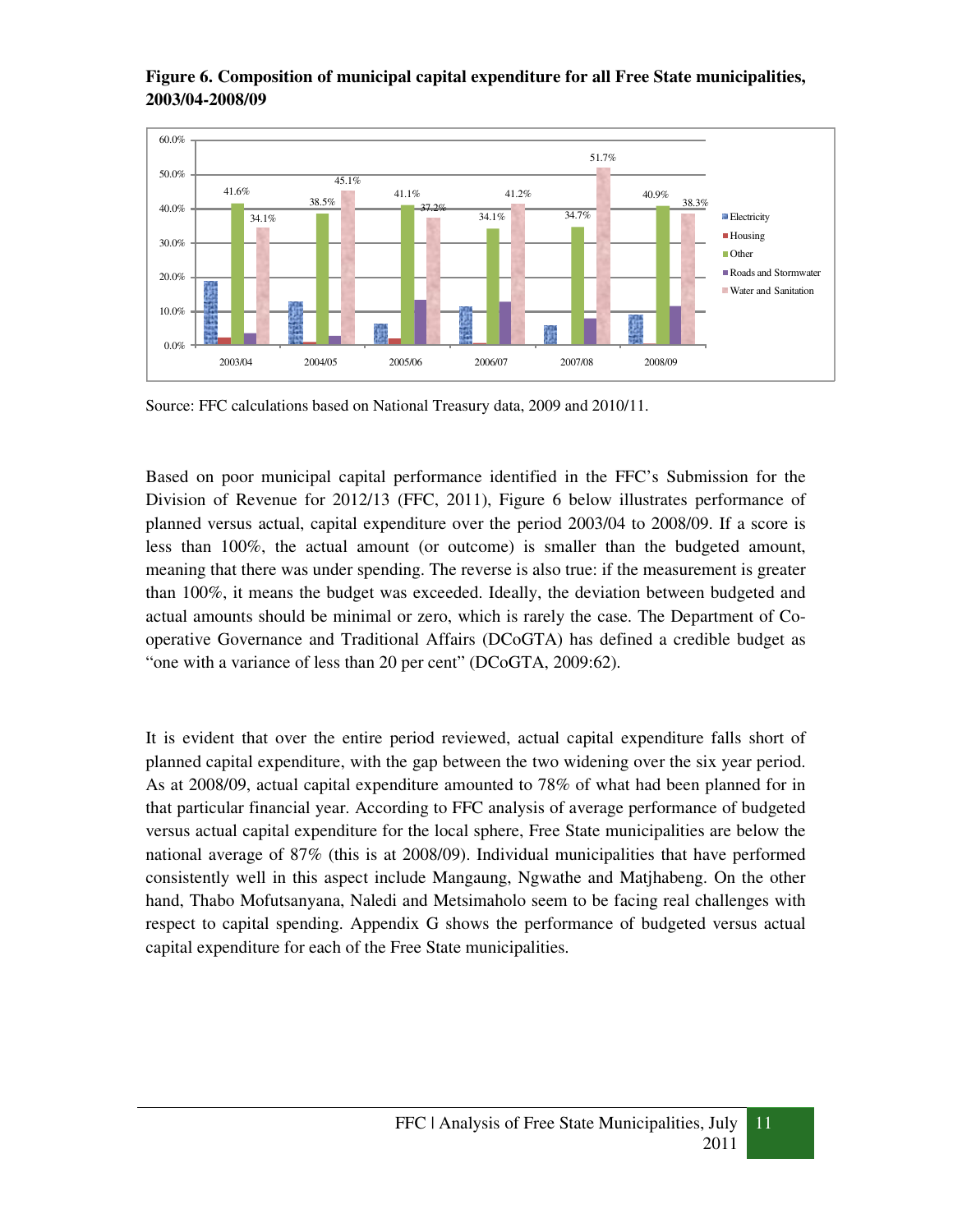

**Figure 7. Budgeted versus actual capital expenditure for total Free State municipalities, 2003/04-2008/09**

Source: FFC calculations based on National Treasury data, 2009 and 2010/11.

# **4. Concluding Remarks**

Based on the above analysis, the following points are emphasised:

With respect to municipal revenue and expenditure

- In terms of revenue, intergovernmental transfers dominated over the period under review. Municipalities need to ensure that own revenue sources are optimally exploited so as to ensure that when public resources come under pressure, they are not hard hit by declines in equitable share or conditional grant transfers.
	- In accordance with slower growth in revenue, aggregate municipal spending in the Free State recorded a real decline of 6.94% in 2008/09. Capital expenditure in particular, was hard hit, as it declined by 18.31% in real terms in 2008/09, confirming that when budgets are under pressure, capital spending is one of the first items to be sacrificed. Of concern is the lack of synergy between planned/budgeted and actual capital spending. This could be explained by poor planning or inaccurate costing of resources and services.
	- On aggregate municipal spending on repairs and maintenance has been consistently below 5% over the period reviewed – this is not aligned to National Treasury guidelines around health spending on repairs and maintenance. Given the importance of maintaining new and existing infrastructure in ensuring sustainable service delivery, this is an area that requires attention.

With respect to municipal consumer debt: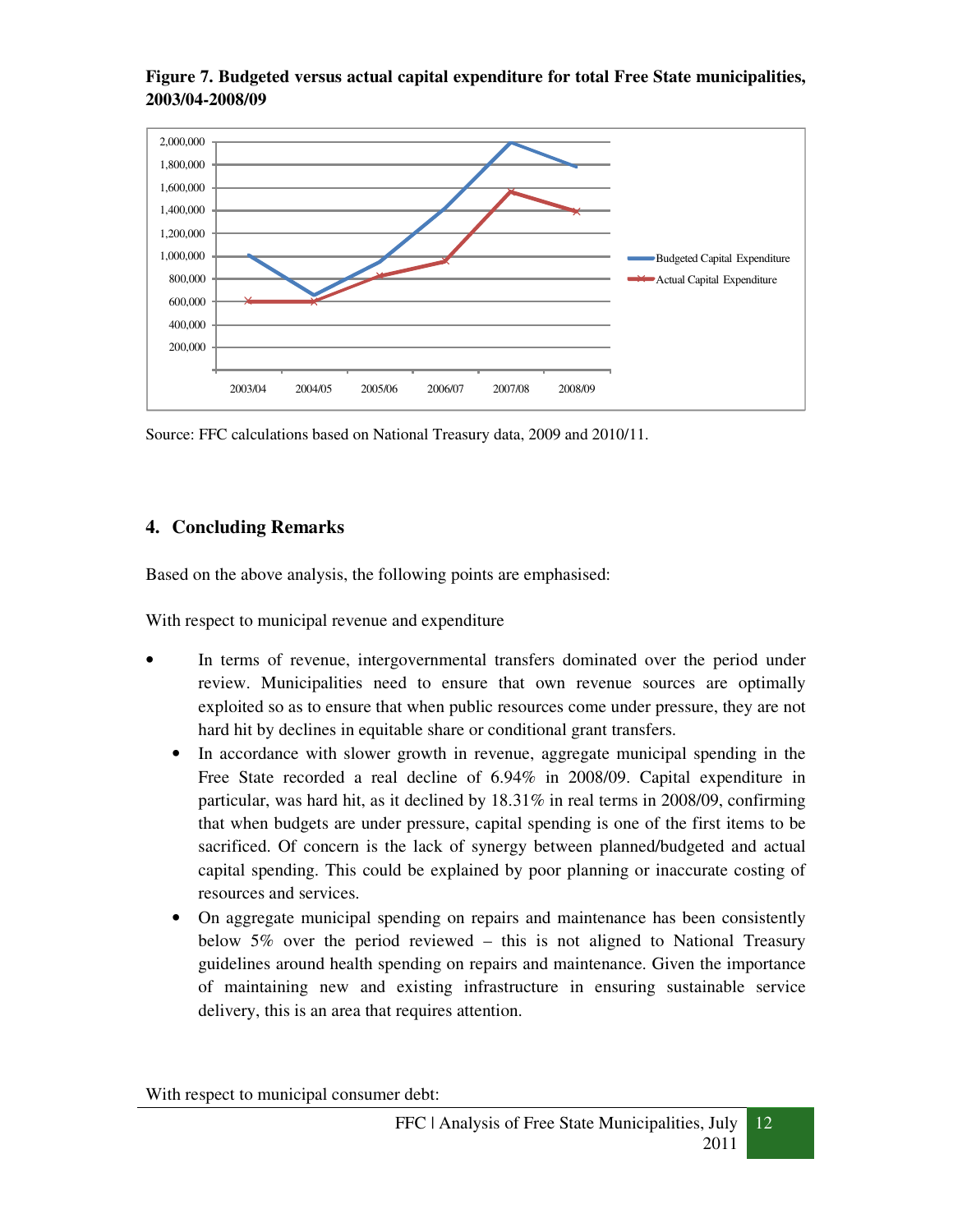- The number of municipalities reporting on consumer debt has shown strong improvement since 2004/05 when data for only one municipality was recorded. To support sound decision-making, municipal reporting on consumer debt should be further monitored, particularly those that according to the database used in this analysis, recorded no data over the period of assessment.
- In aggregate terms, municipal consumer debt across Free State municipalities showed significant real growth of 39.5% in 2009/10. It is probable that the effects of the economic crisis played a role in increased non-payment.
- The proportion of consumer debt to operating revenue is abnormally high. Based on the analysis this is an issue that requires attention as the majority of municipalities in the Free State face a situation where consumer debt in some municipalities is over 50% of their operating budgets.
- An assessment of the period for which debt was outstanding for indicates that the bulk of non-payment is over 90 days old. This indicates that municipalities may not be actively and adequately writing off irrecoverable amounts, thereby artificially inflating the severity of the consumer debt challenge. As a result better debt management should be prioritised.
- In terms of the sector where the bulk of non-payment is located, similarly to the national situation, non-payment for water dominates in the Free State
- Non-payment listed under the category 'other' is significant. Municipalities should be encouraged to be more explicit in their reporting practices so as to ensure that clarity and accessibility of budget/spending information.

With respect to general issues:

- Comprehensive monitoring of the accuracy of financial and performance-related data and reporting is critical to ensuring a sound foundation for planning and policy-making purposes and should be prioritised by municipalities.
- Performance with respect to debt management, capital or repairs and maintenance spending is not uniform across Free State municipalities – this provides an opportunity to explore peer learning and support programmes for poorly performing municipalities by leveraging the experience of well-performing municipalities.

13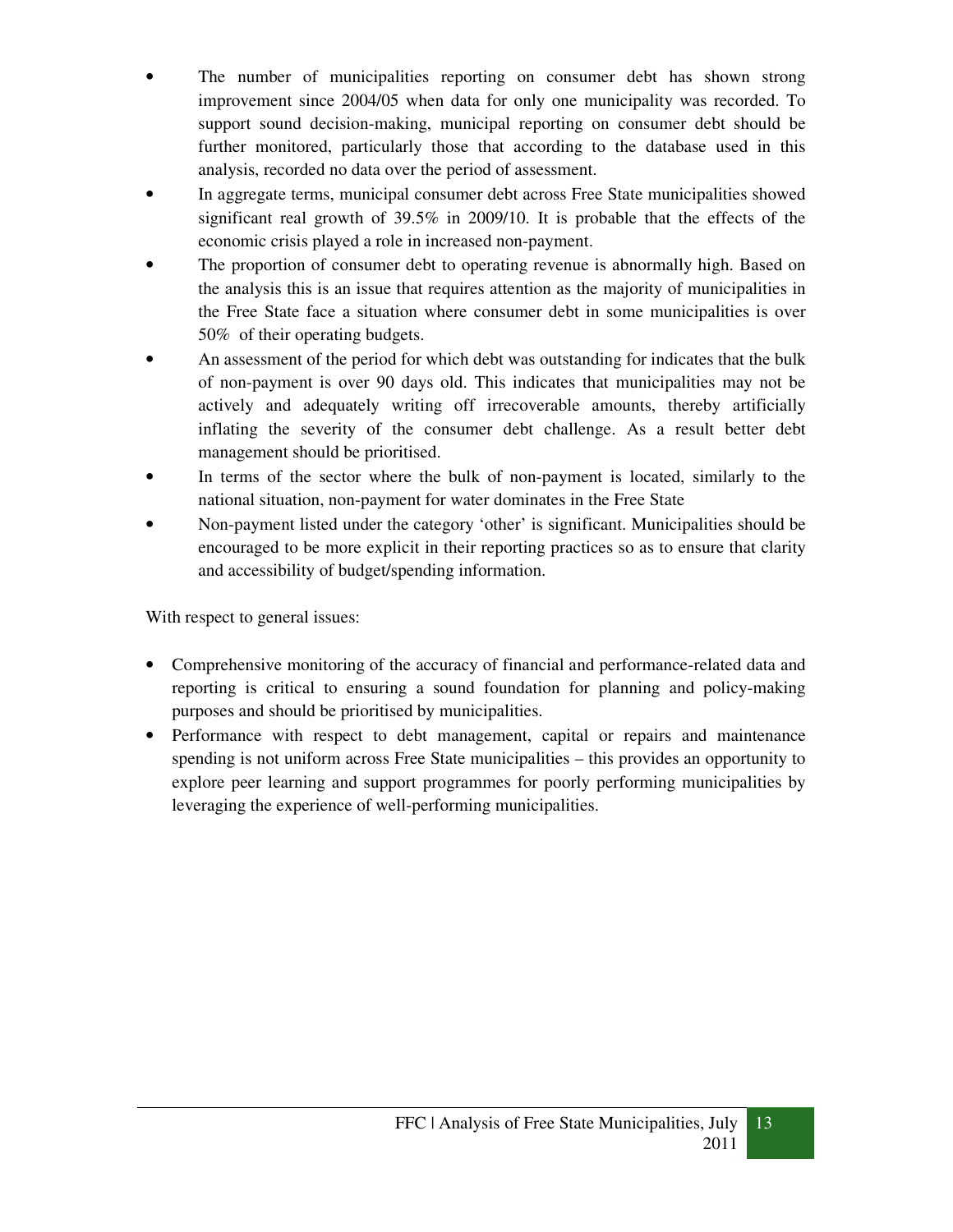# **List of References**

- Booysen, F. le R. 2001. Non-Payment of Services : A Problem of Ability to Pay. *The South African Journal of Economics*. 69(4): 674-697.
- Botes, L.J.S. and Pelser, A.J. 2001. *Non-Payment of Municipal Services: Baseline Survey Report*. Centre for Development Support: University of the Free State.
- Burger, P. 2001. *Fiscal Policy and Local Government Finance*. Centre for Development Support: University of the Free State.
- DCoGTA (Department of Cooperative Governance and Traditional Affairs). 2009. *The Local Government Turnaround Strategy*. Pretoria: Government Printers.
- Financial and Fiscal Commission (FFC). 2011. *Submission for the Division of Revenue 2012/13*. Midrand: FFC.
- Milne, C. 2004. *Towards Defining and Measuring Affordability of Utilities A Discussion Paper.* [Online]. **Available: Available: Available:** http://www.antelope.org.uk/affordability/PUAF\_affordability\_discussion\_paper.pdf. Accessed: 2010, August 10.

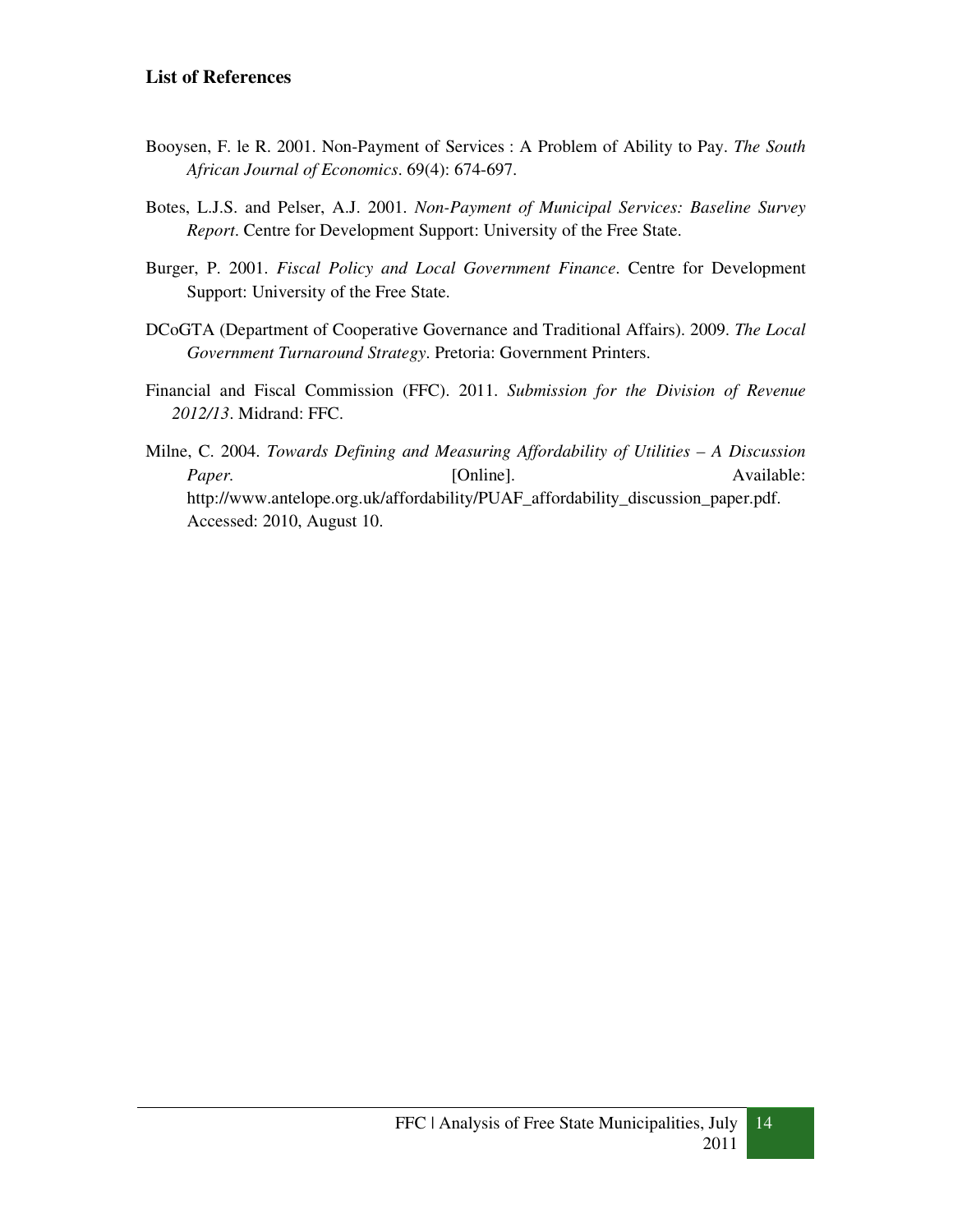| <b>PDG</b>      |                     |            |           |           | R'000      |            |           | Municipal Debt as  |
|-----------------|---------------------|------------|-----------|-----------|------------|------------|-----------|--------------------|
| <b>Category</b> | <b>Municipality</b> | 2004/05    | 2005/06   | 2006/07   | 2007/08    | 2008/09    | 2009/10   | % of 2009/10 Total |
| B1              | Mangaung            | 445,657    | 457,087   | 617,330   | 613,293    | 716,766    | 841,383   | 24%                |
| B1              | Matjhabeng          | N/A        | 897,067   | 829,787   | 991,509    | NA         | 590,840   | 17%                |
| B2              | Dihlabeng           | N/A        | 152,619   | 154,075   | 185,897    | 119,147    | 145,969   | 4%                 |
| B2              | Moqhaka             | <b>N/A</b> | N/A       | 145,831   | 143,925    | 156,746    | 151,534   | $4\%$              |
| B2              | Metsimaholo         | N/A        | 168,961   | 187,539   | 242,775    | 249,719    | 292,862   | $8\%$              |
| B <sub>3</sub>  | Letsemeng           | N/A        | 12,676    | 8,700     | 8,651      | 10,959     | 10,369    | $0.3\%$            |
| B <sub>3</sub>  | Kopanong            | <b>N/A</b> | 46,626    | 51,289    | 34,774     | <b>N/A</b> | 41,332    | $1\%$              |
| B <sub>3</sub>  | Mohokare            | N/A        | 38,125    | 34,787    | 35,980     | 38,345     | 42,382    | $1\%$              |
| B <sub>3</sub>  | Naledi (Fs)         | <b>N/A</b> | 28,780    | 23,968    | 31,417     | 46,081     | 45,248    | $1\%$              |
| B <sub>3</sub>  | Mantsopa            | N/A        | 42,642    | 49,870    | 59,575     | 69,924     | 77,207    | 2%                 |
| B <sub>3</sub>  | Masilonyana         | N/A        | 105,927   | 118,568   | 129,112    | 97,257     | 103,618   | 3%                 |
| B <sub>3</sub>  | Tokologo            | <b>N/A</b> | 21,533    | 23,740    | <b>N/A</b> | 20,539     | 46,968    | $1\%$              |
| B <sub>3</sub>  | Tswelopele          | N/A        | 20,549    | 24,889    | 26,508     | 28,935     | 24,980    | $1\%$              |
| B <sub>3</sub>  | Nala                | N/A        | 60,566    | 71,478    | 74,701     | 124,562    | 153,983   | $4\%$              |
| B <sub>3</sub>  | Setsoto             | N/A        | 93,691    | 101,135   | 120,471    | 159,105    | 164,954   | $5\%$              |
| B <sub>3</sub>  | Nketoana            | N/A        | 68,276    | 69,725    | 84,692     | 95,689     | 110,563   | 3%                 |
| B <sub>3</sub>  | Maluti-a-Phofung    | N/A        | N/A       | N/A       | 322,199    | 370,279    | 424,332   | 12%                |
| B <sub>3</sub>  | Phumelela           | N/A        | N/A       | 80,236    | 44,057     | 40,970     | 29,663    | $1\%$              |
| B <sub>3</sub>  | Ngwathe             | N/A        | N/A       | 119,643   | 80,989     | 122,537    | 154,491   | 4%                 |
| B <sub>3</sub>  | Mafube              | N/A        | 61,166    | 55,133    | 45,718     | 54,463     | 68,137    | 2%                 |
| C1              | Xhariep             | N/A        | 124       | 102       | 102        | 98         | N/A       | <b>N/A</b>         |
| C1              | Motheo              | <b>N/A</b> | 5,048     | 31        | 1,545      | 691        | 1,035     | <b>N/A</b>         |
| C1              | Lejweleputswa       | N/A        | 7,778     | 8,342     | 7,809      | 6,887      | 6,959     | <b>N/A</b>         |
| C1              | Thabo Mofutsanyana  | N/A        | N/A       | N/A       | N/A        | N/A        | N/A       | N/A                |
| C1              | Fezile Dabi         | N/A        | N/A       | N/A       | <b>N/A</b> | N/A        | N/A       | <b>N/A</b>         |
|                 | <b>TOTAL</b>        | 445,657    | 2,289,239 | 2,776,197 | 3,285,698  | 2,529,701  | 3,528,808 | $100\%$            |

**Appendix A. Real Municipal Consumer Debt Per Free State Municipality, 2003/04-2009/10**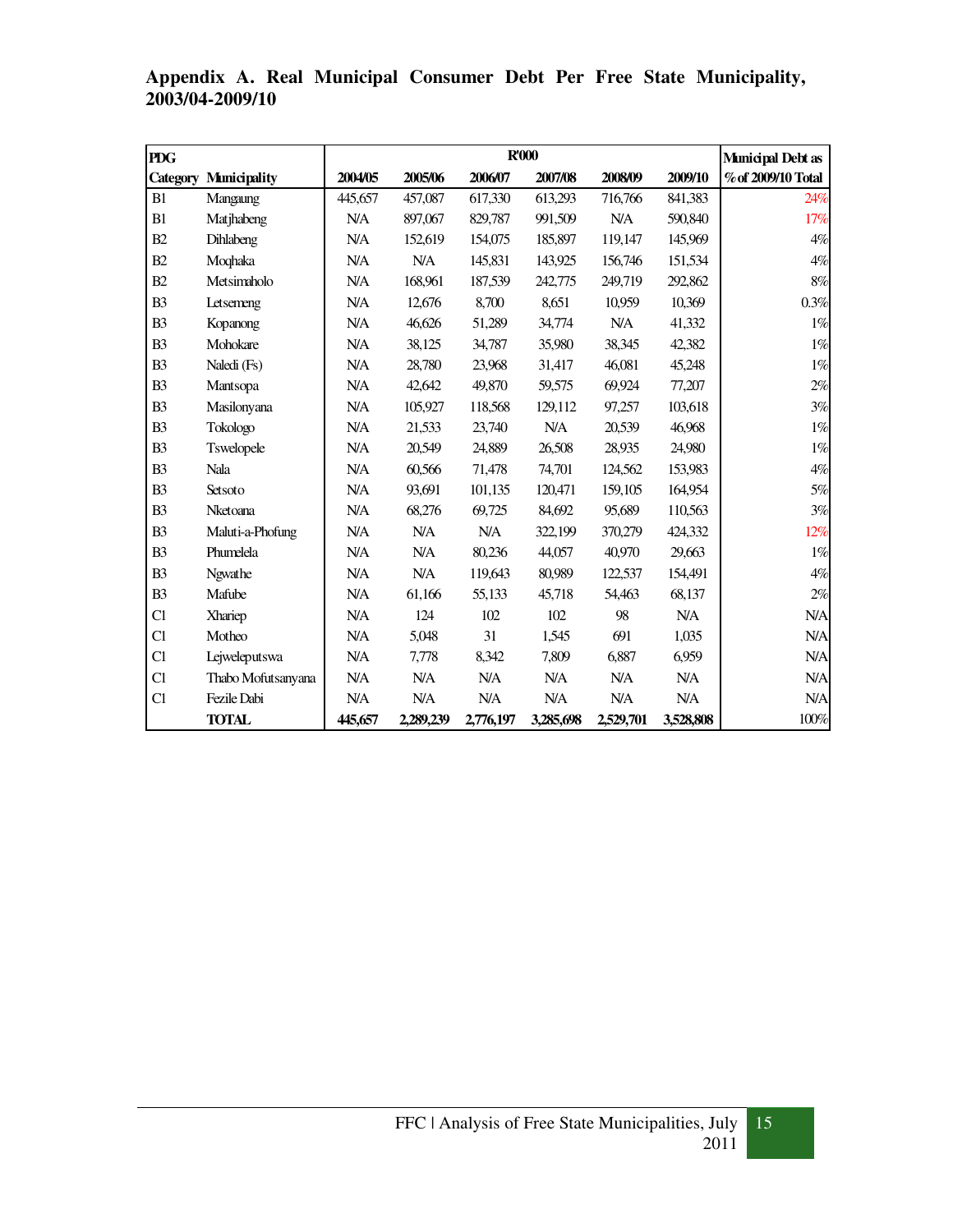**Appendix B. Municipal Consumer Debt as a Proportion of Total Operating Revenue Per Free State Municipality, 2004/05-2009/10** 

| <b>PDG</b>     |                     |         |         |         |         |         |         |
|----------------|---------------------|---------|---------|---------|---------|---------|---------|
| Category       | Municipality        | 2004/05 | 2005/06 | 2006/07 | 2007/08 | 2008/09 | 2009/10 |
| B1             | Mangaung            | 31.20%  | 25.79%  | 38.03%  | 38.12%  | 39.90%  | 35.36%  |
| B <sub>1</sub> | Matjhabeng          | N/A     | 117.78% | 93.37%  | 108.47% | N/A     | 66.35%  |
| B <sub>2</sub> | <b>Dihlabeng</b>    | N/A     | 46.97%  | 66.69%  | 76.24%  | 47.26%  | 55.89%  |
| B <sub>2</sub> | Metsimaholo         | N/A     | 68.02%  | 67.08%  | 70.82%  | 83.90%  | 79.33%  |
| B <sub>2</sub> | Moqhaka             | N/A     | N/A     | 74.91%  | 63.45%  | 70.26%  | 46.78%  |
| B <sub>3</sub> | Kopanong            | N/A     | 69.67%  | 64.61%  | 31.36%  | N/A     | 43.50%  |
| B <sub>3</sub> | Letsemeng           | N/A     | 27.71%  | 16.23%  | 18.01%  | 20.17%  | 22.08%  |
| B <sub>3</sub> | Mafube              | N/A     | 105.66% | 82.77%  | 77.90%  | 81.42%  | 66.52%  |
| B <sub>3</sub> | Maluti-a-Phofung    | N/A     | N/A     | N/A     | 70.62%  | 73.98%  | 69.54%  |
| B <sub>3</sub> | Mantsopa            | N/A     | 44.41%  | 62.12%  | 78.56%  | 70.13%  | 86.16%  |
| B <sub>3</sub> | Masilonyana         | N/A     | 169.92% | 178.98% | 185.92% | 109.85% | 106.14% |
| B <sub>3</sub> | Mohokare            | N/A     | 118.10% | 105.68% | 91.80%  | 114.78% | 70.83%  |
| B <sub>3</sub> | <b>Nala</b>         | N/A     | 48.05%  | 48.37%  | 38.88%  | 89.81%  | 108.87% |
| B <sub>3</sub> | Naledi (Fs)         | N/A     | 147.24% | 102.84% | 81.00%  | 93.74%  | 129.24% |
| B <sub>3</sub> | <b>Ngwathe</b>      | N/A     | 0.00%   | 71.84%  | 41.90%  | 49.23%  | 65.30%  |
| B <sub>3</sub> | <b>Nketoana</b>     | N/A     | 108.98% | 66.29%  | 54.03%  | 80.39%  | 132.32% |
| B <sub>3</sub> | Phumelela           | N/A     | 0.00%   | #DIV/0! | 103.07% | 76.28%  | 60.15%  |
| B <sub>3</sub> | Setsoto             | N/A     | 61.51%  | 53.74%  | 45.60%  | 82.06%  | 80.61%  |
| B <sub>3</sub> | <b>Tokologo</b>     | N/A     | 84.53%  | 55.14%  | 0.00%   | 64.03%  | 151.53% |
| B <sub>3</sub> | Tswelopele          | N/A     | 54.08%  | 60.03%  | 24.67%  | 44.42%  | 48.61%  |
| C <sub>1</sub> | Fezile Dabi         | N/A     | N/A     | N/A     | N/A     | N/A     | N/A     |
| C <sub>1</sub> | Lejweleputswa       | N/A     | 12.79%  | 14.96%  | 12.53%  | 10.13%  | 10.43%  |
| C1             | Motheo              | N/A     | 4.02%   | 0.03%   | 1.54%   | 0.65%   | 0.94%   |
| C <sub>1</sub> | Thabo Mofutsany ana | N/A     | N/A     | N/A     | N/A     | N/A     | N/A     |
| C <sub>1</sub> | Xhariep             | N/A     | 0.60%   | 0.64%   | 0.81%   | 0.67%   | N/A     |
|                | <b>TOTAL</b>        | 9.48%   | 45.14%  | 54.49%  | 59.34%  | 44.99%  | 54.13%  |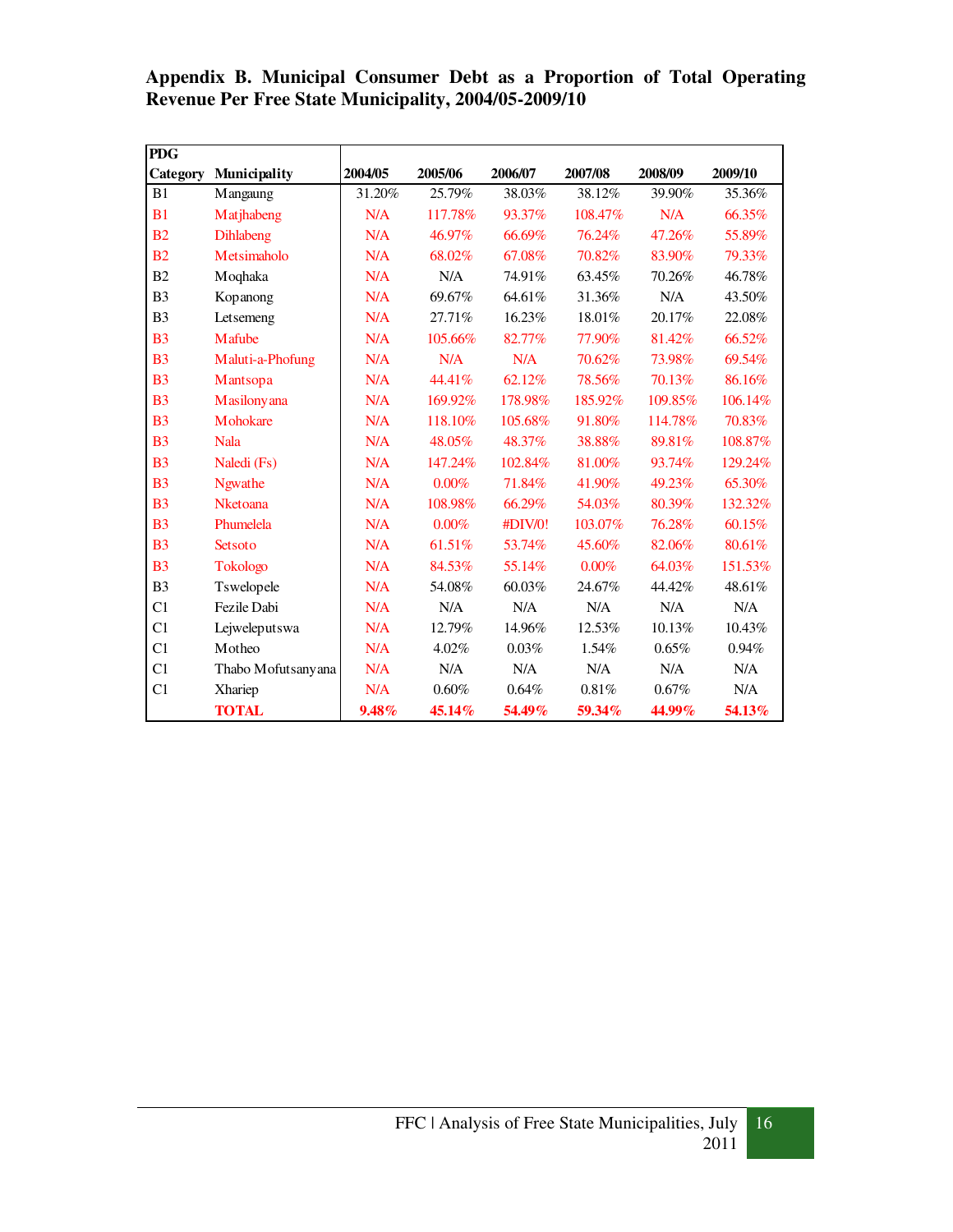| <b>Appendix C. Real Debt Older Than 90 Days</b> |  |  |  |  |  |  |
|-------------------------------------------------|--|--|--|--|--|--|
|-------------------------------------------------|--|--|--|--|--|--|

| <b>PDG</b>     |                    |         |           |           | R'000     |           |           |
|----------------|--------------------|---------|-----------|-----------|-----------|-----------|-----------|
| Category       | Municipality       | 2004/05 | 2005/06   | 2006/07   | 2007/08   | 2008/09   | 2009/10   |
| B1             | Mangaung           | 383,862 | 301,368   | 449,803   | 440.993   | 546,276   | 652,175   |
| B1             | Matjhabeng         | N/A     | 721,307   | 708,583   | 870,117   | N/A       | 486,583   |
| B <sub>2</sub> | Dihlabeng          | N/A     | 118,337   | 122,518   | 168,800   | 103,552   | 122,041   |
| B <sub>2</sub> | Moqhaka            | N/A     | N/A       | 128,073   | 108,703   | 136,604   | 135,298   |
| B <sub>2</sub> | Metsimaholo        | N/A     | 134,030   | 132,263   | 131,601   | 209,052   | 219,034   |
| B <sub>3</sub> | Letsemeng          | N/A     | 10,159    | 6,422     | 6,532     | 8,253     | 5,646     |
| B <sub>3</sub> | Kopanong           | N/A     | 47,498    | 51,515    | 55,776    | N/A       | 40,104    |
| B <sub>3</sub> | Mohokare           | N/A     | 27,206    | 32,983    | 34,277    | 36,504    | 39,894    |
| B <sub>3</sub> | Naledi (Fs)        | N/A     | N/A       | 21,668    | 29,375    | 44,007    | 43,876    |
| B <sub>3</sub> | Mantsopa           | N/A     | 34,498    | 41,363    | 51,930    | 58,342    | 68,663    |
| B <sub>3</sub> | Masilonyana        | N/A     | 100,649   | 112,242   | 122,240   | 92,293    | 107,059   |
| B <sub>3</sub> | Tokologo           | N/A     | 19,524    | 21,727    | N/A       | 18,304    | 45,657    |
| B <sub>3</sub> | Tswelopele         | N/A     | 18,062    | 21,927    | 23,731    | 25,770    | 22,487    |
| B <sub>3</sub> | Nala               | N/A     | 45,758    | 62,544    | 65,722    | 82,547    | 96,761    |
| B <sub>3</sub> | Setsoto            | N/A     | 82,864    | 86,783    | 99,852    | 136,610   | 141,366   |
| B <sub>3</sub> | Nketoana           | N/A     | 52,481    | 55,310    | 66,543    | 82,968    | 100,733   |
| B <sub>3</sub> | Maluti-a-Phofung   | N/A     | N/A       | N/A       | 283,902   | 329,333   | 324,373   |
| B <sub>3</sub> | Phumelela          | N/A     | N/A       | 80,954    | 42,349    | 39,111    | 27,090    |
| B <sub>3</sub> | Ngwathe            | N/A     | N/A       | 94,770    | 58,770    | 88,338    | 127,578   |
| B <sub>3</sub> | Mafube             | N/A     | 59,420    | 54,401    | 48,538    | 52,151    | 57,077    |
| C1             | Xhariep            | N/A     | 115       | 102       | 102       | 98        | N/A       |
| C1             | Motheo             | N/A     | N/A       | 31        | 1,436     | 240       | 154       |
| C <sub>1</sub> | Lejweleputswa      | N/A     | N/A       | 8,074     | 7,695     | 6,887     | 6,959     |
| C1             | Thabo Mofutsanyana | N/A     | N/A       | N/A       | N/A       | N/A       | N/A       |
| C <sub>1</sub> | Fezile Dabi        | N/A     | N/A       | N/A       | N/A       | N/A       | N/A       |
|                | <b>TOTAL</b>       | 383,862 | 1,773,276 | 2,294,054 | 2,718,985 | 2,097,239 | 2,870,609 |

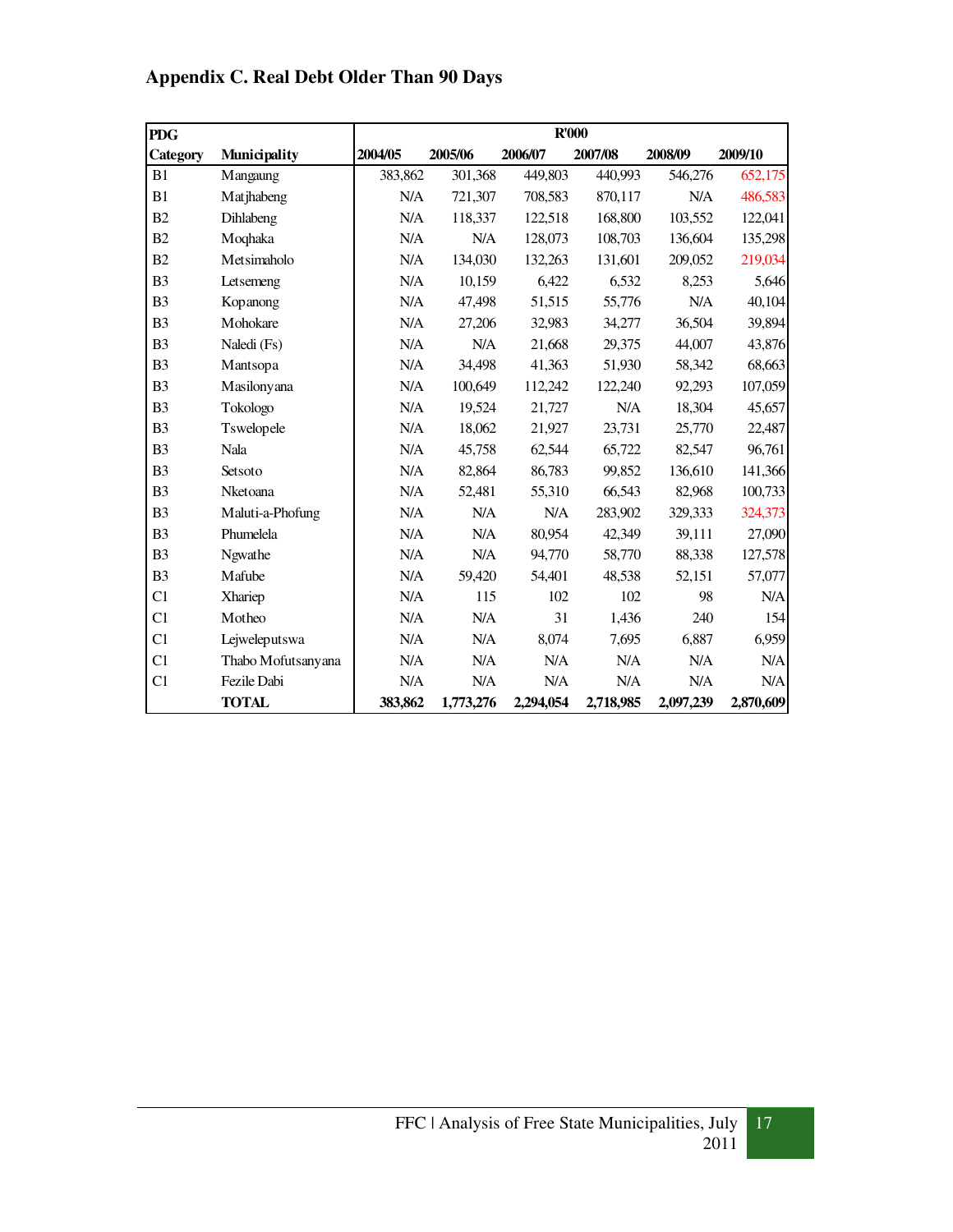|                |                       | 200405          |                |                         | 20506                  |                 | 20607                  |                    | 207/08                 |                 | 20809                   |                   | 200710          |
|----------------|-----------------------|-----------------|----------------|-------------------------|------------------------|-----------------|------------------------|--------------------|------------------------|-----------------|-------------------------|-------------------|-----------------|
|                |                       |                 | <b>WerNn</b>   |                         | <b>WerNn</b>           |                 | <b>WarNn</b>           |                    | <b>WarNn</b>           |                 | <b>WarNn</b>            |                   | <b>WerNn</b>    |
|                |                       |                 | <b>Payment</b> |                         | <b>Payment</b>         |                 | <b>Payment</b>         |                    | <b>Payment</b>         |                 | <b>Payment</b>          |                   | <b>Payment</b>  |
|                |                       | Ral Viter as %f |                | Red Viter as %f         |                        | Red Viter as %f |                        | Ral Vater as %f    |                        | Ral Vater as %f |                         | Ral Vater as % of |                 |
| <b>HIG</b>     |                       | Nn              | <b>Total</b>   | <b>Nn</b>               | <b>Total</b>           | <b>Nn</b>       | <b>Tdal</b>            | Nn                 | <b>Total</b>           | <b>Nn</b>       | <b>Tdal</b>             | Nn                | <b>Total</b>    |
| <b>Categry</b> | <b>Minicipality</b>   | Pamert          |                | <b>Gns Dett Paynert</b> | <b>Gns Dett Pament</b> |                 | <b>Gns Dett Pament</b> |                    | <b>Gns Dett Pament</b> |                 | <b>Gns Dett Paynert</b> |                   | <b>Gns Dett</b> |
| B1             | Mangung               | 1959D           | 440%           | 182092                  | 80%                    | 273916          | 99%                    | 301,963            | 92%                    | 361,557         | 143%                    | 423469            | 120%            |
| B1             | Mtjhberg              | <b>NA</b>       | <b>NA</b>      | 30183                   | 131%                   | 28391           | 104%                   | 38032              | 109%                   | <b>NA</b>       | <b>NA</b>               | 301.900           | 86%             |
| R              | <b>Diddeng</b>        | <b>NA</b>       | <b>NA</b>      | 34,187                  | 15%                    | 31,229          | 11%                    | 44,172             | 1.3%                   | 2247            | 09%                     | 45,861            | 1.3%            |
| $\mathbf{E}$   | Mahka                 | <b>NA</b>       | <b>NA</b>      | <b>NA</b>               | <b>NA</b>              | 27,339          | 10%                    | 28063              | 09%                    | 31,034          | 12%                     | 58,521            | 17%             |
| $_{\rm B2}$    | Musinando             | <b>NA</b>       | <b>NA</b>      | 46294                   | 20%                    | 67,318          | 24%                    | 86728              | 26%                    | 126746          | 50%                     | 186041            | 53%             |
| $B\bar{B}$     | <b>Letsenang</b>      | <b>NA</b>       | <b>NA</b>      | 3976                    | 02%                    | 2349            | 01%                    | 2265               | 01%                    | 3450            | 01%                     | 5265              | 01%             |
| B              | Komp                  | <b>NA</b>       | <b>NA</b>      | 4966                    | 02%                    | 560             | 02%                    | $\boldsymbol{\pi}$ | 002%                   | <b>NA</b>       | <b>NA</b>               | 928               | 03%             |
| B              | <b>Mh</b> dae         | NA              | <b>NA</b>      | 830B                    | 04%                    | 8426            | 03%                    | 9473               | 03%                    | 11,038          | 04%                     | 17,868            | 05%             |
| B <sub>3</sub> | Naci (Fs)             | <b>NA</b>       | <b>NA</b>      | 9101                    | 04%                    | 7,439           | 03%                    | 10662              | 03%                    | 2008            | 08%                     | 28675             | 08%             |
| B              | Matsopa               | <b>NA</b>       | <b>NA</b>      | 12256                   | 05%                    | 14576           | 05%                    | 12306              | 04%                    | 18210           | $0\%$                   | 43230             | 12%             |
| B              | Msilonyana            | <b>NA</b>       | <b>NA</b>      | 79999                   | 35%                    | 89,577          | 32%                    | 92,718             | 28%                    | 70219           | 28%                     | 78499             | 22%             |
| B              | Tokologo              | <b>NA</b>       | <b>NA</b>      | 379                     | 002%                   | 457             | 002%                   | NA                 | <b>NA</b>              | <u>W</u>        | 002%                    | 10906             | 03%             |
| $B\bar{B}$     | <b>Tsvelopele</b>     | NA              | <b>NA</b>      | 3614                    | 02%                    | 5,235           | 02%                    | 6139               | 02%                    | 664             | 03%                     | 9666              | 03%             |
| B <sub>3</sub> | <b>Na</b>             | <b>NA</b>       | <b>NA</b>      | 5402                    | 02%                    | 7.031           | 03%                    | 9009               | 03%                    | 21.878          | 09%                     | 600B              | 17%             |
| B              | Setsoto               | <b>NA</b>       | <b>NA</b>      | 14487                   | 06%                    | 15054           | 05%                    | 18387              | 06%                    | 3165            | 13%                     | 44.644            | 1.3%            |
| $B\bar{B}$     | Netom                 | <b>NA</b>       | <b>NA</b>      | 17,752                  | 08%                    | 24403           | 09%                    | 29642              | 09%                    | 14081           | 06%                     | 46493             | 1.3%            |
| B              | <b>Mati-a-Profing</b> | <b>NA</b>       | NA             | NA                      | <b>NA</b>              | NA              | <b>NA</b>              | 29,192             | 09%                    | 40179           | 16%                     | 121.39            | 34%             |
| B              | Prunelela             | NA              | <b>NA</b>      | <b>NA</b>               | <b>NA</b>              | 1,741           | 01%                    | 10046              | 03%                    | 8533            | 03%                     | 14142             | 04%             |
| B              | Nevathe               | <b>NA</b>       | <b>NA</b>      | <b>NA</b>               | <b>NA</b>              | 18813           | $0\%$                  | 21,208             | 06%                    | 29273           | 12%                     | 6586              | 19%             |
| B              | <b>Mitte</b>          | <b>NA</b>       | <b>NA</b>      | 16519                   | $0\%$                  | 16528           | 06%                    | 12201              | 04%                    | 20158           | 08%                     | 34.042            | 10%             |
| a              | <b>Xuip</b>           | NA              | <b>NA</b>      | <b>NA</b>               | <b>NA</b>              | <b>NA</b>       | <b>NA</b>              | <b>NA</b>          | <b>NA</b>              | <b>NA</b>       | <b>NA</b>               | NA                | $N_A$           |
| $\alpha$       | Mtho                  | <b>NA</b>       | <b>NA</b>      | <b>NA</b>               | <b>NA</b>              | <b>NA</b>       | <b>NA</b>              | <b>NA</b>          | <b>NA</b>              | <b>NA</b>       | <b>NA</b>               | <b>NA</b>         | $N_A$           |
| $\alpha$       | <b>I</b> ejveleptsva  | NA              | <b>NA</b>      | NA                      | <b>NA</b>              | NA              | <b>NA</b>              | NA                 | <b>NA</b>              | NA              | <b>NA</b>               | <b>NA</b>         | <b>NA</b>       |
| d              | <b>ThioMfitsayan</b>  | NA              | <b>NA</b>      | <b>NA</b>               | <b>NA</b>              | <b>NA</b>       | <b>NA</b>              | <b>NA</b>          | <b>NA</b>              | <b>NA</b>       | <b>NA</b>               | <b>NA</b>         | <b>NA</b>       |
| a              | FezileDbi             | <b>NA</b>       | <b>NA</b>      | <b>NA</b>               | <b>NA</b>              | <b>NA</b>       | <b>NA</b>              | <b>NA</b>          | <b>NA</b>              | <b>NA</b>       | <b>NA</b>               | <b>NA</b>         | <b>NA</b>       |
|                | <b>TOTAL</b>          | 195902          | 440%           | 79450                   | 323%                   | 96452           | 326%                   | 1,082972           | 330%                   | 87,59           | 33.1%                   | 1,605877          | 455%            |

# **Appendix D. Real Water Non-Payment Per Municipality, 2004/05-2009/10**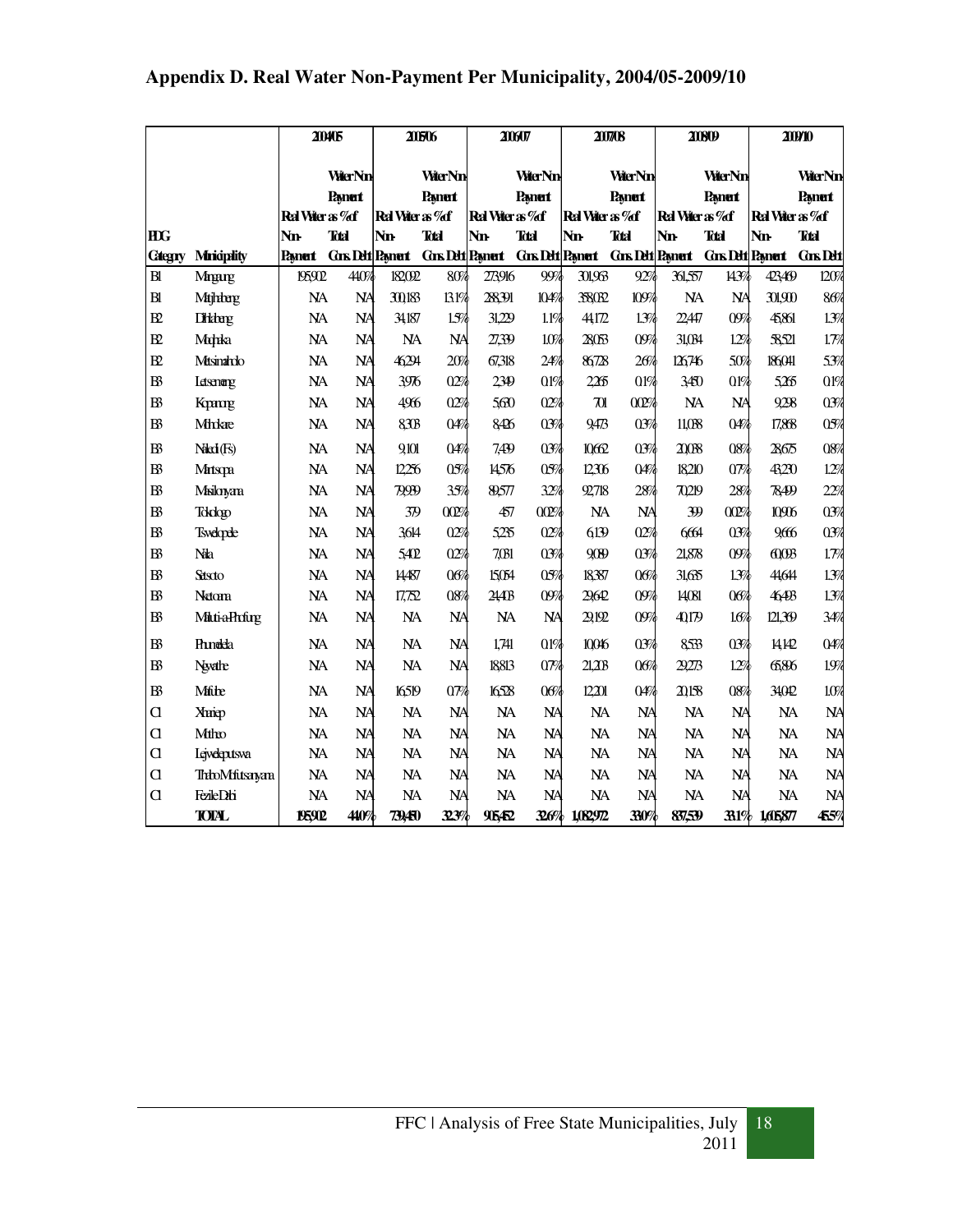|                 |                                  |           | 200405                                                    |              | 200506         |                | 2006/07        |                | 2007/08        |              | 20809          |              | 200910                                               |
|-----------------|----------------------------------|-----------|-----------------------------------------------------------|--------------|----------------|----------------|----------------|----------------|----------------|--------------|----------------|--------------|------------------------------------------------------|
|                 |                                  |           | <b>Other Nm</b>                                           |              | <b>OtherNm</b> |                | <b>OtherNm</b> |                | <b>OtherNm</b> |              | <b>OtherNm</b> |              | <b>OtherNm</b>                                       |
|                 |                                  | Ral       | <b>Payment</b>                                            | Real         | <b>Payment</b> | Real           | <b>Payment</b> | Ral            | <b>Payment</b> | Ral          | Paynent        | Ral          | <b>Payment</b>                                       |
|                 |                                  | Other     | as%df                                                     | <b>Other</b> | as%of          | <b>Oter</b>    | as%of          | <b>Oter</b>    | as%of          | <b>Olter</b> | as%of          | <b>Other</b> | as%df                                                |
| <b>HDG</b>      |                                  | Nn-       | <b>Tdal</b>                                               | <b>Nn</b>    | <b>Tdal</b>    | Nn-            | <b>Tatal</b>   | Nn-            | <b>Tdal</b>    | Nn.          | <b>Total</b>   | Nn.          | <b>Total</b>                                         |
| <b>Categry</b>  | <b>Minicipality</b>              | Pament    | <b>Gos Dett Payment Gos Dett Payment Gos Dett Payment</b> |              |                |                |                |                |                |              |                |              | <b>Gors Delt Payment Gors Delt Payment Gors Delt</b> |
| B1              | Mnang                            | 44,569    | 100%                                                      | 36875        | 1.6%           | 30240          | 1.1%           | 29,353         | 09%            | 23,282       | 09%            | 2879         | 08%                                                  |
| B1              | Mtjhberg                         | <b>NA</b> | <b>NA</b>                                                 | 406213       | 17.7%          | 378312         | 13.6%          | 446130         | 136%           | <b>NA</b>    | <b>NA</b>      | 104,461      | 30%                                                  |
| $\overline{B2}$ | <b>Dihidreng</b>                 | <b>NA</b> | <b>NA</b>                                                 | 91,884       | 40%            | 95404          | 34%            | 116114         | 35%            | 70,597       | 28%            | 0,993        | 20%                                                  |
| $\mathbf{E}$    | Mohka                            | <b>NA</b> | <b>NA</b>                                                 | <b>NA</b>    | <b>NA</b>      | 74839          | 27%            | 90832          | 28%            | 85,586       | 34%            | 58,111       | 1.6%                                                 |
| B2              | Mtsinahdo                        | <b>NA</b> | <b>NA</b>                                                 | 2889         | 1.3%           | 37,855         | 1.4%           | 47,012         | 1.4%           | 47,249       | 19%            | 38065        | 1.1%                                                 |
| B <sup>3</sup>  | <b>Letsenerg</b>                 | <b>NA</b> | <b>NA</b>                                                 | 6425         | 03%            | 4,247          | 02%            | 4426           | 01%            | 5,184        | 02%            | 2680         | 01%                                                  |
| B <sup>3</sup>  | Kopme                            | <b>NA</b> | <b>NA</b>                                                 | 37,799       | 1.7%           | 41,207         | 1.5%           | 39,286         | 12%            | <b>NA</b>    | <b>NA</b>      | 1990         | 06%                                                  |
| B <sup>3</sup>  | Mhkae                            | <b>NA</b> | <b>NA</b>                                                 | 24,639       | 1.1%           | 23,081         | 08%            | 23,452         | $0\%$          | 24,211       | 10%            | 21,058       | 06%                                                  |
| B <sup>3</sup>  | N <sub>l</sub> (F <sub>s</sub> ) | <b>NA</b> | <b>NA</b>                                                 | 16079        | 07%            | 13994          | 05%            | 13,223         | 04%            | 17,156       | $0\%$          | 8023         | 02%                                                  |
| B <sup>3</sup>  | Mirtsqa                          | <b>NA</b> | <b>NA</b>                                                 | 19234        | 08%            | 25,051         | 09%            | 34,116         | 10%            | 39,076       | 1.5%           | 20,117       | 06%                                                  |
| B <sup>3</sup>  | Msilonyana                       | <b>NA</b> | <b>NA</b>                                                 | 2481         | 01%            | 2301           | 01%            | 2.151          | 01%            | 566          | 002%           | 635          | 002%                                                 |
| $B\!$           | Tokologo                         | <b>NA</b> | <b>NA</b>                                                 | 15285        | $0\%$          | 16992          | 06%            | NA             | <b>NA</b>      | 13589        | 05%            | 19,581       | 06%                                                  |
| $B\!$           | <b>Tsvelopele</b>                | <b>NA</b> | <b>NA</b>                                                 | 12930        | 06%            | 14832          | 05%            | 18,131         | 06%            | 20,324       | 08%            | 12,143       | 03%                                                  |
| B <sup>3</sup>  | Nala                             | <b>NA</b> | <b>NA</b>                                                 | 9640         | 04%            | 52971          | 1.9%           | 61,256         | 1.9%           | 77.775       | 31%            | 68,043       | 1.9%                                                 |
| B <sup>3</sup>  | Sttscto                          | <b>NA</b> | <b>NA</b>                                                 | 68506        | 30%            | 74,160         | 27%            | 87,941         | 27%            | 108307       | 43%            | 103094       | 29%                                                  |
| B <sup>3</sup>  | Netom                            | <b>NA</b> | <b>NA</b>                                                 | 18,435       | 08%            | 19,523         | $0\%$          | 29,642         | 09%            | 0,923        | 28%            | 51,355       | 1.5%                                                 |
| $\mathbb B$     | <b>Milti-a-Phrfurg</b>           | <b>NA</b> | <b>NA</b>                                                 | <b>NA</b>    | <b>NA</b>      | <b>NA</b>      | <b>NA</b>      | 68742          | 21%            | 76860        | 30%            | 155,348      | 44%                                                  |
| B <sup>3</sup>  | <b>Phinelela</b>                 | <b>NA</b> | <b>NA</b>                                                 | <b>NA</b>    | <b>NA</b>      | 45,764         | 1.6%           | 26,257         | 08%            | 25,101       | 10%            | 9.196        | 03%                                                  |
| B3              | Newathe                          | <b>NA</b> | <b>NA</b>                                                 | <b>NA</b>    | <b>NA</b>      | 74,073         | 27%            | 40785          | 12%            | 47,495       | 1.9%           | 39,798       | 1.1%                                                 |
| $B^2$           | Mithe                            | <b>NA</b> | <b>NA</b>                                                 | 33314        | 15%            | 30862          | 1.1%           | 25,239         | 08%            | 26576        | 1.1%           | 17,773       | 05%                                                  |
| $\alpha$        | Xhaip                            | <b>NA</b> | <b>NA</b>                                                 | <b>NA</b>    | <b>NA</b>      | <b>NA</b>      | <b>NA</b>      | <b>NA</b>      | <b>NA</b>      | <b>NA</b>    | <b>NA</b>      | <b>NA</b>    | <b>NA</b>                                            |
| $\alpha$        | Mtho                             | <b>NA</b> | <b>NA</b>                                                 | <b>NA</b>    | <b>NA</b>      | <b>NA</b>      | <b>NA</b>      | 1,072          | $00\%$         | $\Theta$ l   | 00%            | 1,035        | 00%                                                  |
| d               | <b>Lejveleputswa</b>             | <b>NA</b> | <b>NA</b>                                                 | 3325         | 01%            | 5,507          | 02%            | 6610           | 02%            | 6302         | 02%            | 6321         | 02%                                                  |
| d               | ThiboMfutsawara                  | <b>NA</b> | <b>NA</b>                                                 | <b>NA</b>    | <b>NA</b>      | <b>NA</b>      | <b>NA</b>      | <b>NA</b>      | <b>NA</b>      | <b>NA</b>    | <b>NA</b>      | <b>NA</b>    | <b>NA</b>                                            |
| d               | FezileDbi                        | NA        | <b>NA</b>                                                 | <b>NA</b>    | <b>NA</b>      | <b>NA</b>      | <b>NA</b>      | <b>NA</b>      | <b>NA</b>      | <b>NA</b>    | <b>NA</b>      | NA           | <b>NA</b>                                            |
|                 | <b>TOTAL</b>                     | 44569     | 100%                                                      | 831,936      |                | 363% 1,061,215 |                | 382% 1,211,771 | 369%           | 78582        | 31.1%          | 85,191       | 242%                                                 |

# **Appendix E. Real "Other" Non-Payment Per Municipality, 2004/05-2009/10**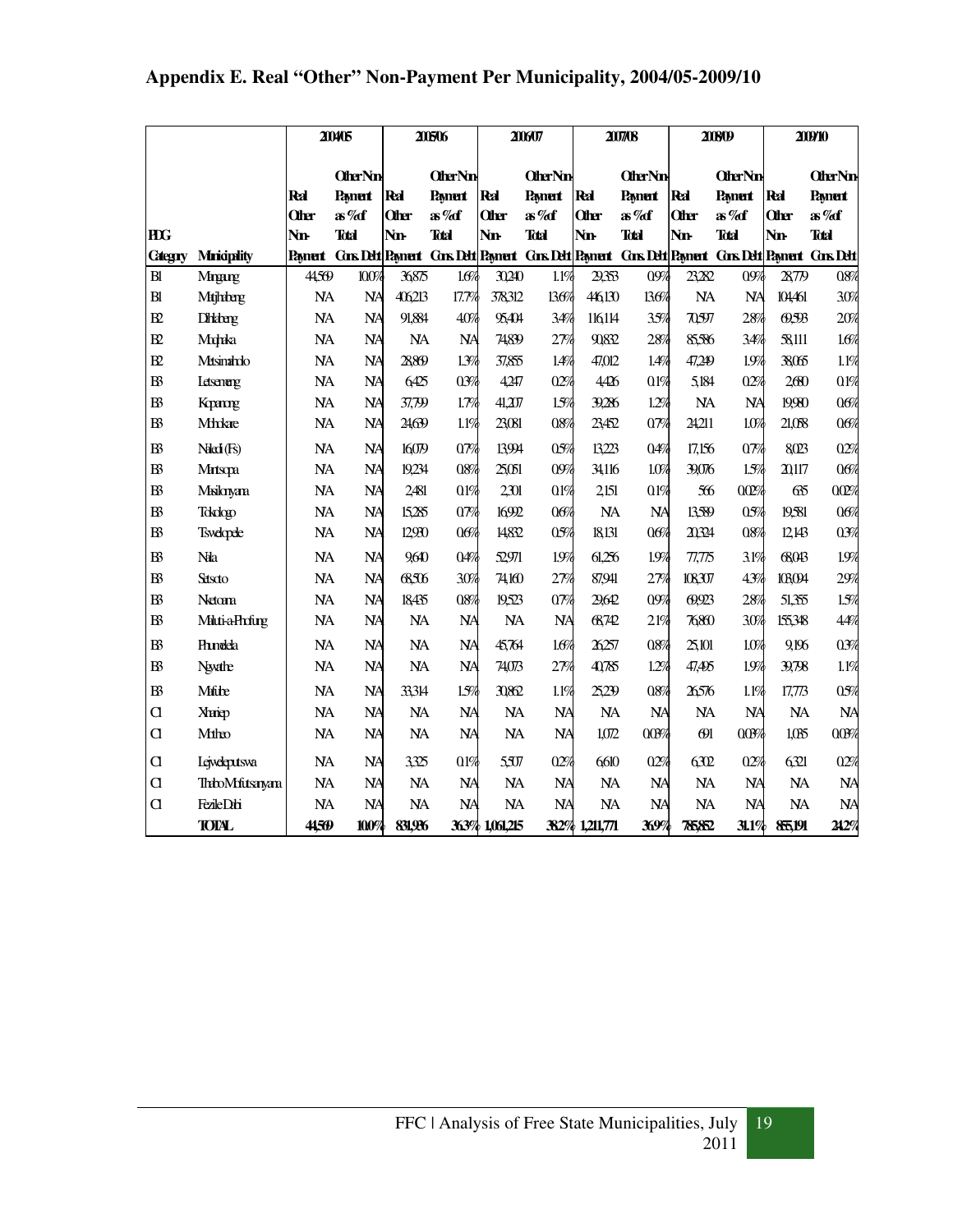|                |                       |                        | 200405           |                          | 20606                    |                        | 200607           |                                            | 2007/08        |                 | 20809                    |                        | 200910          |
|----------------|-----------------------|------------------------|------------------|--------------------------|--------------------------|------------------------|------------------|--------------------------------------------|----------------|-----------------|--------------------------|------------------------|-----------------|
|                |                       |                        |                  |                          |                          |                        |                  |                                            |                |                 |                          |                        |                 |
|                |                       |                        | <b>Hectricty</b> |                          | <b>Hectricty</b>         |                        | <b>Hectricty</b> |                                            | <b>Hedridy</b> |                 | <b>Hectricty</b>         |                        | <b>Hedridy</b>  |
|                |                       | Ral                    | <b>Nn-</b>       | Ral                      | <b>Nn-</b>               | Real                   | <b>Nn-</b>       | Ral                                        | <b>Nn-</b>     | Ral             | Nn-                      | Ral                    | <b>Nn</b>       |
|                |                       | <b>Hedridty</b> as %df | Paynent          | <b>Hednidty</b> as %df   | Payment                  | <b>Hedridty</b> as %df | <b>Payment</b>   | <b>Hedridty</b> as %df                     | <b>Payment</b> | Hednidty as %df | <b>Payment</b>           | <b>Hedridty</b> as %df | <b>Payment</b>  |
| <b>HIG</b>     |                       | <b>Nn</b>              | <b>Total</b>     | Nn.                      | <b>Total</b>             | <b>Nn</b>              | <b>Total</b>     | Nn-                                        | <b>Total</b>   | Nn-             | <b>Total</b>             | Nn                     | <b>Total</b>    |
| <b>Categry</b> | <b>Mniciplity</b>     | <b>Payment</b>         |                  | <b>Cans Dett Payment</b> | <b>Cars Dett Payment</b> |                        |                  | <b>Cons Debt Payment Cons Debt Payment</b> |                |                 | <b>Gors Dett Payment</b> |                        | <b>Gns Dett</b> |
| B1             | Manang                | 42,089                 | 9.4%             | 59,849                   | 26%                      | 108238                 | 39%              | 89,504                                     | 27%            | 106003          | 4.2%                     | 155,484                | 4.4%            |
| B1             | <b>Mtjhbarg</b>       |                        | <b>NA</b>        | 39,926                   | 1.7%                     | 29,284                 | 1.1%             | 32,729                                     | 1.0%           | <b>NA</b>       | <b>NA</b>                | 53,961                 | 1.5%            |
| $\mathbf{E}$   | <b>Dhidong</b>        |                        | <b>NA</b>        | 7,937                    | 03%                      | 7,665                  | 03%              | 4567                                       | 0.1%           | 6385            | 03%                      | 8215                   | 02%             |
| B2             | Mohka                 |                        | <b>NA</b>        | <b>NA</b>                | <b>NA</b>                | 26,093                 | 09%              | 9,458                                      | 03%            | 18349           | 07%                      | 18409                  | 05%             |
| $\mathbf{E}$   | Masinahdo             |                        | $N\!A$           | 19,618                   | 09%                      | 19277                  | $0\%$            | 30,928                                     | 09%            | 39,404          | 16%                      | 31,179                 | 09%             |
| $B\!$          | <b>Letsenang</b>      |                        | <b>NA</b>        | 60                       | $00\%$                   | 635                    | 00%              | 68                                         | 00%            | 767             | 00%                      | 821                    | 002%            |
| $B\!$          | Kopme                 |                        | <b>NA</b>        | <b>NA</b>                | <b>NA</b>                | <b>NA</b>              | <b>NA</b>        | <b>NA</b>                                  | <b>NA</b>      | <b>NA</b>       | <b>NA</b>                | <b>NA</b>              | <b>NA</b>       |
| B <sup>3</sup> | <b>Mh</b> kae         |                        | <b>NA</b>        | 1,345                    | 0.1%                     | W                      | 001%             | 222                                        | 001%           | 186             | 001%                     | 154                    | 0004%           |
| B <sup>3</sup> | Niled (Fs)            |                        | <b>NA</b>        | 305                      | 001%                     | 255                    | 001%             | 222                                        | 001%           | 183             | 00%                      | 171                    | 000%            |
| B <sup>3</sup> | Martsqxa              |                        | <b>NA</b>        | 5509                     | 02%                      | 5525                   | 02%              | 6677                                       | 02%            | 4658            | 02%                      | 5521                   | 02%             |
| B <sup>3</sup> | Misilanyana           |                        | <b>NA</b>        | <b>NA</b>                | <b>NA</b>                | <b>NA</b>              | <b>NA</b>        | <b>NA</b>                                  | <b>NA</b>      | <b>NA</b>       | <b>NA</b>                | <b>NA</b>              | <b>NA</b>       |
| B <sup>3</sup> | Tokologo              |                        | <b>NA</b>        | 2356                     | 0.1%                     | 2454                   | 01%              | <b>NA</b>                                  | <b>NA</b>      | 2120            | 01%                      | 5,497                  | 02%             |
| B <sup>3</sup> | <b>Tsvelopele</b>     |                        | <b>NA</b>        | 1,272                    | 01%                      | 1,464                  | 01%              | 1,333                                      | 004%           | 874             | $00\%$                   | 982                    | $00\%$          |
| B <sup>3</sup> | Na                    |                        | <b>NA</b>        | 2547                     | 01%                      | 2699                   | 0.1%             | 2464                                       | 01%            | 5,447           | 02%                      | 7,959                  | 02%             |
| B <sup>3</sup> | Stiscto               |                        | $N\!A$           | 3168                     | 0.1%                     | 3087                   | 01%              | 6082                                       | 02%            | 4270            | 02%                      | 5782                   | 02%             |
| $B\!$          | Netom                 |                        | <b>NA</b>        | 23,214                   | 10%                      | 18825                  | 07%              | 16092                                      | 05%            | 2742            | 01%                      | 2842                   | 0.1%            |
| $B^3$          | <b>Mati-a-Phofing</b> |                        | <b>NA</b>        | <b>NA</b>                | <b>NA</b>                | <b>NA</b>              | <b>NA</b>        | 17,896                                     | 05%            | 26,187          | 1.0%                     | 52068                  | 15%             |
| B <sup>3</sup> | <b>Princeda</b>       |                        | <b>NA</b>        | NA                       | <b>NA</b>                | 6254                   | 02%              | 1,579                                      | 00%            | 1,551           | 01%                      | 1,648                  | 00%             |
| $B\!$          | Newathe               |                        | <b>NA</b>        | <b>NA</b>                | <b>NA</b>                | 15,225                 | 05%              | 13,032                                     | 04%            | 20,555          | 08%                      | 2260                   | 06%             |
| $B\!$          | Mitte                 |                        | <b>NA</b>        | 2206                     | 0.1%                     | 1,671                  | 01%              | 2362                                       | 0.1%           | 2119            | 01%                      | 6984                   | 02%             |
| $\alpha$       | Xhaip                 |                        | $N\!A$           | <b>NA</b>                | <b>NA</b>                | <b>NA</b>              | <b>NA</b>        | <b>NA</b>                                  | <b>NA</b>      | <b>NA</b>       | <b>NA</b>                | <b>NA</b>              | <b>NA</b>       |
| $\alpha$       | Mtho                  |                        | <b>NA</b>        | <b>NA</b>                | <b>NA</b>                | <b>NA</b>              | <b>NA</b>        | <b>NA</b>                                  | <b>NA</b>      | <b>NA</b>       | <b>NA</b>                | <b>NA</b>              | <b>NA</b>       |
| $\alpha$       | <b>Lejveleptsva</b>   |                        | <b>NA</b>        | <b>NA</b>                | <b>NA</b>                | <b>NA</b>              | <b>NA</b>        | <b>NA</b>                                  | <b>NA</b>      | NA              | <b>NA</b>                | <b>NA</b>              | <b>NA</b>       |
| $\alpha$       | ThiboMfutsayan        |                        | <b>NA</b>        | <b>NA</b>                | <b>NA</b>                | <b>NA</b>              | <b>NA</b>        | <b>NA</b>                                  | <b>NA</b>      | <b>NA</b>       | <b>NA</b>                | <b>NA</b>              | <b>NA</b>       |
| $\alpha$       | FezileDbi             |                        | <b>NA</b>        | <b>NA</b>                | <b>NA</b>                | <b>NA</b>              | $N_A$            | <b>NA</b>                                  | <b>NA</b>      | <b>NA</b>       | <b>NA</b>                | <b>NA</b>              | <b>NA</b>       |
|                | <b>TOTAL</b>          | 42,099                 | 94%              | 16996                    | 7,4%                     | 248959                 | 9.0%             | 25,753                                     | 7.2%           | 241,799         | 9.6%                     | 30,279                 | 108%            |

# **Appendix F. Real Electricity Non-Payment Per Municipality, 2004/05-2009/10**